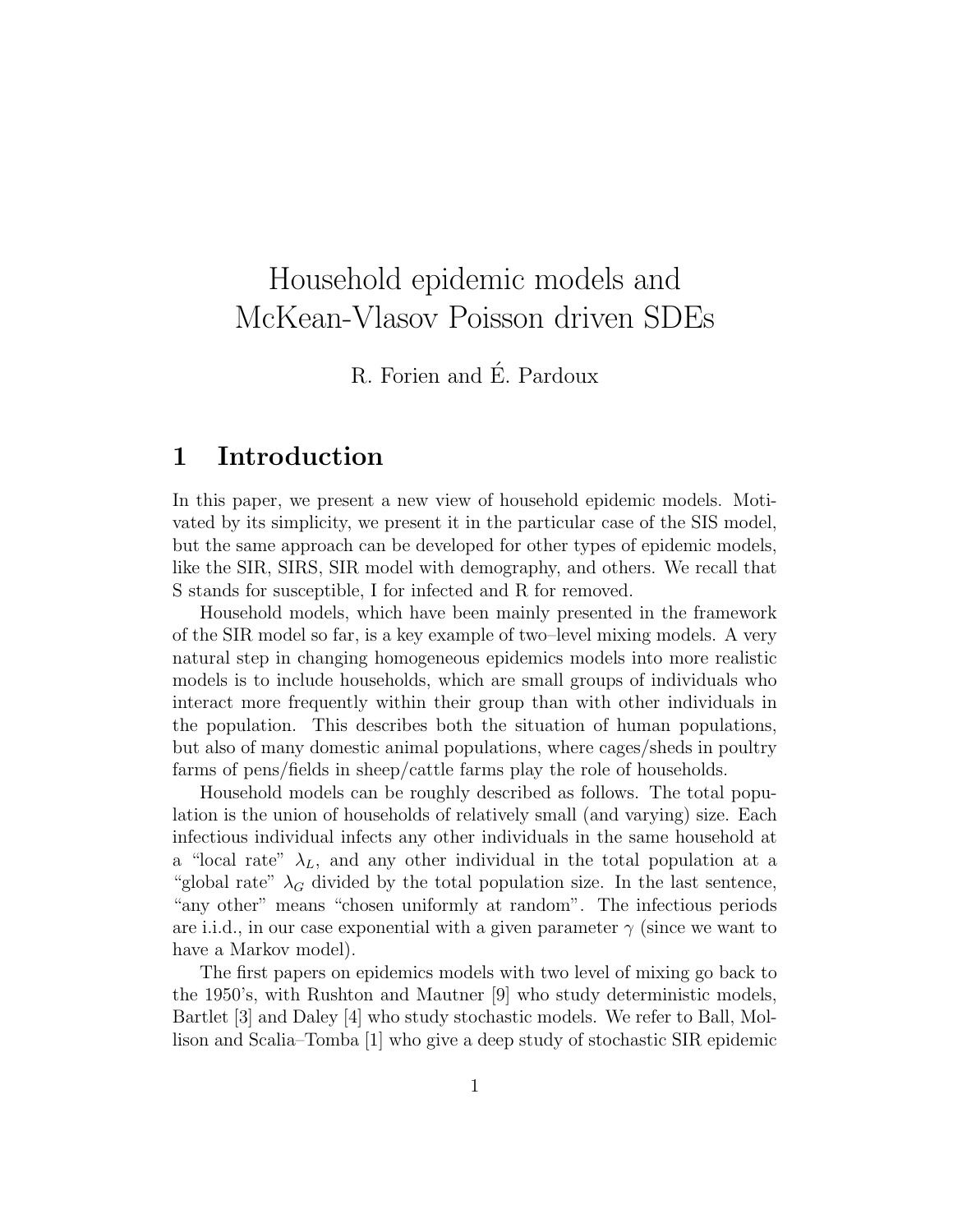models with two levels of mixing, as well as to Ball and Sirl [2] for an up– to–date presentation of stochastic SIR epidemics in structured populations, and for more references.

Our viewpoint in this paper is to study asymptotic results as the number of households (and hence also the total population size) tends to infinity, while the household sizes remain unchanged. It is easy to see that the interaction between the various households in of *mean field* type. This is reminiscent of the situation of particle systems which was studied by Sznitman [10]. We establish a result of propagation of chaos, and prove that in the limit of an infinite number of households, the typical epidemic in a household is a so– called nonlinear Markov process, whose transition depends not only upon the situation of the epidemic in the household, but also upon its probability law (through its mean, which is the limiting effect of the infections coming from the other households). Similar non–linear Markov processes have a long history, with in particular the work of McKean [7]. The SDE of those nonlinear Markov processes are called McKean–Vlasov SDEs. Most of the literature on that topic treats Brownian driven SDEs. However, Léonard  $[6]$  considers an epidemic model where the infection is the effect of a mean field interaction, and he obtains a McKean–Vlasov type SDE of Poissonian type as a law of large numbers limit.

Should we assume that the household sizes were bounded, then the existence and uniqueness of the nonlinear Markov process would be very elementary. Indeed, the Fokker–Planck equation for the evolution of its law would be a finite dimensional system of ODEs with locally Lipschitz coefficients, whose solution cannot explode since it is a probability distribution. Once all the marginal laws of the process are specified, then the SDE for the nonlinear Markov process becomes a classical easy to solve Poisson driven SDE. However, we only assume that the household size is a square integrable random variable. We prove existence and uniqueness of a solution of the nonlinear Fokker–Planck equation by a fixed point argument and approximation by both a decreasing sequence of supersolutions, and an increasing sequence of subsolutions.

We next study the large time behavior of our limiting SDE. We define the basic reproduction number  $R_0$ , which is the mean number of households infected as a result of a local infection in a typical infected household, started with one infectious. We give an explicit formula for  $R_0$ . If  $R_0 \leq 1$ , then the number of infectious individuals in a typical household tends to 0 as  $t \to \infty$ , whereas if  $R_0 > 1$ , the law of that number converges to an invariant measure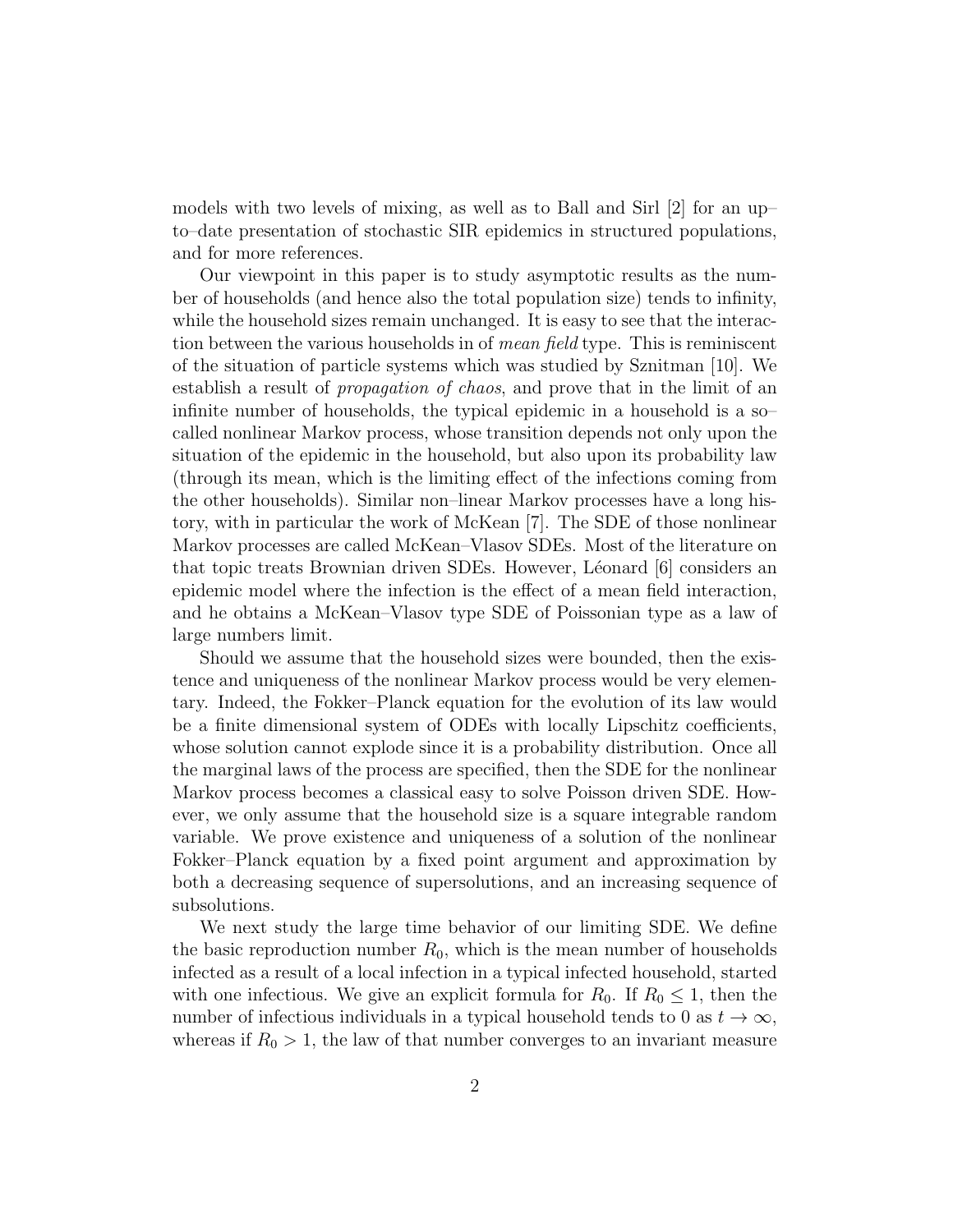which is not the Dirac measure at zero. Our results extend well–known classical results concerning the case where all households have size 1 (the homogeneous model). Note that we shall study the fluctuations around the law of large numbers obtained in the present paper in another publication.

The paper is organised as follows. The model is defined precisely in section 2. Section 3 states the three main results of the paper, namely Theorem 3.1 which gives the existence and uniqueness of the nonlinear Markov process, Theorem 3.2 which states the propagation of chaos result (which might be considered as a law of large numbers), and finally Theorem 3.3 which gives the large time behavior of the nonlinear Markov process. Section 4 studies what we call the "forced process", which is our nonlinear Markov process, where we replace the unknown quantity  $\mathbb{E}[X(t)]$  by a given function  $m(t)$ . In particular, we establish the monotonicity property of the forced process as a function of  $m$ . That property is exploited in an essential way in section 5 for the proof of Theorem 3.1. Section 6 is devoted to the proof of Theorem 3.2 and finally section 7 to the definition and computation of  $R_0$ , and the proof of Theorem 3.3. In this last section, we use in particular a comparison with a non–Markov continuous time branching process.

### 2 Definition of the model

We consider an SIS household epidemic model. In our model, the population consists of N households, with sizes  $\nu_1, \nu_2, \ldots, \nu_N$ , where the  $\nu_i$ 's are i.i.d.  $\mathbb{N}$ -valued random variables. Let  $X_i^N(t)$  denote the number of infectious individuals in the  $i$ -th household at time  $t$ .

We suppose that each infected individual can infect another individual within the same household at rate  $\lambda_L$ , for some  $\lambda_L > 0$  (the infected individual is chosen uniformly from those in the household, and if it is already infected, nothing happens). Moreover, each infected individual can infect another individual chosen uniformly from the whole population at rate  $\lambda_G$ , for some  $\lambda_G$  (again, if it is already infected nothing happens). Finally, each infected individual becomes suceptible at rate  $\gamma$ , for  $\gamma > 0$ . The parameters  $\lambda_L$  and  $\lambda_G$  are the rates of local (respectively global) infections. We note that, for each global infection, choosing an individual uniformly from the population is equivalent to first choosing a household from the size-biased distribution and then choosing an individual uniformly in this household.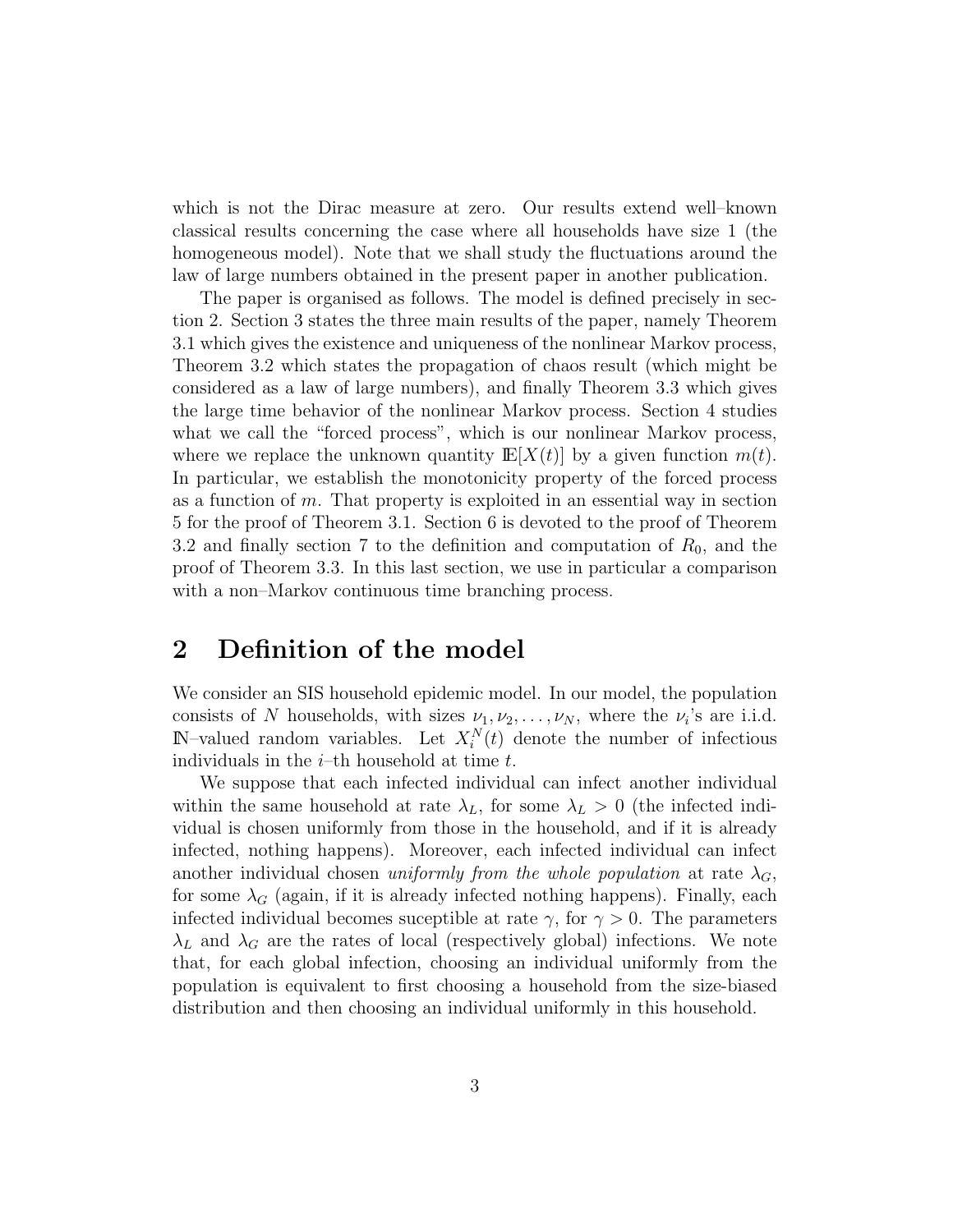Below is a more formal definition of this process. Let

$$
\mathcal{X} = \{(n,k) \in \mathbb{N} \times \mathbb{Z}_+ : n \ge 1, 0 \le k \le n\}.
$$

**Definition 2.1** (SIS household epidemic model). Fix  $\lambda_L > 0$ ,  $\lambda_G > 0$  and  $\gamma > 0$ . Let  $\{(\nu_i, X_i(0)), i \geq 1\}$  be i.i.d. X-valued random variables such that  $\mathbb{E}[\nu_1^2] < +\infty$  and let  $(P_{inf,i}(t), t \geq 0, i \geq 1)$  and  $(P_{rec,i}(t), t \geq 0, i \geq 0)$ be mutually independent standard Poisson processes, which are also independent of  $\{(\nu_i, X_i(0)), i \geq 1\}$ . We define  $\overline{\nu}^N = \frac{1}{N}$  $\frac{1}{N}\sum_{i=1}^{N}\nu_i$ . For  $N \geq 1$ , let  $(X_1^N(t),...,X_N^N(t),t\geq 0)$  be the solution of the following SDE:

(1)

$$
X_i^N(t) = X_i(0) + P_{inf,i} \left( \int_0^t \left( 1 - \frac{X_i^N(s)}{\nu_i} \right) \left[ \lambda_L X_i^N(s) + \lambda_G \frac{\nu_i}{\overline{\nu}^N} \frac{1}{N} \sum_{j=1}^N X_j^N(s) \right] ds \right) - P_{rec,i} \left( \gamma \int_0^t X_i^N(s) ds \right).
$$

We call this process the SIS household model with N households.

The fact that there exists a unique solution to (1) follows from a standard arguement which exploits the fact that the jumps are isolated, and the process remains constant between its jumps. The distribution of the  $\nu_i$ 's will be fixed throughout the paper, and we set

$$
\pi(n) = \mathbb{P}(\nu_1 = n), \qquad \qquad \overline{\pi} = \mathbb{E}[\nu_1].
$$

We shall also use the size-biased distribution of the  $\nu_i$ 's and its first moment, which we define as

$$
\pi^+(n) = \frac{n\pi(n)}{\overline{\pi}}, \qquad \qquad \overline{\pi}^+ = \sum_{n \ge 1} n\pi^+(n) = \frac{\mathbb{E}[\nu^2]}{\mathbb{E}[\nu]}.
$$

We note that the different households only interact through the mean number of infected individuals in the N households, *i.e.* it is a *mean-field* interaction. We thus expect that, as the number of households  $N$  becomes very large, any finite subset of households are asymptotically mutually independent and each one evolves according to the following SDE:

(2) 
$$
X(t) = X(0) + P_{inf} \left( \int_0^t \left( 1 - \frac{X(s)}{\nu} \right) \left[ \lambda_L X(s) + \lambda_G \frac{\nu}{\pi} \mathbb{E}[X(s)] \right] ds \right) - P_{rec} \left( \gamma \int_0^t X(s) ds \right),
$$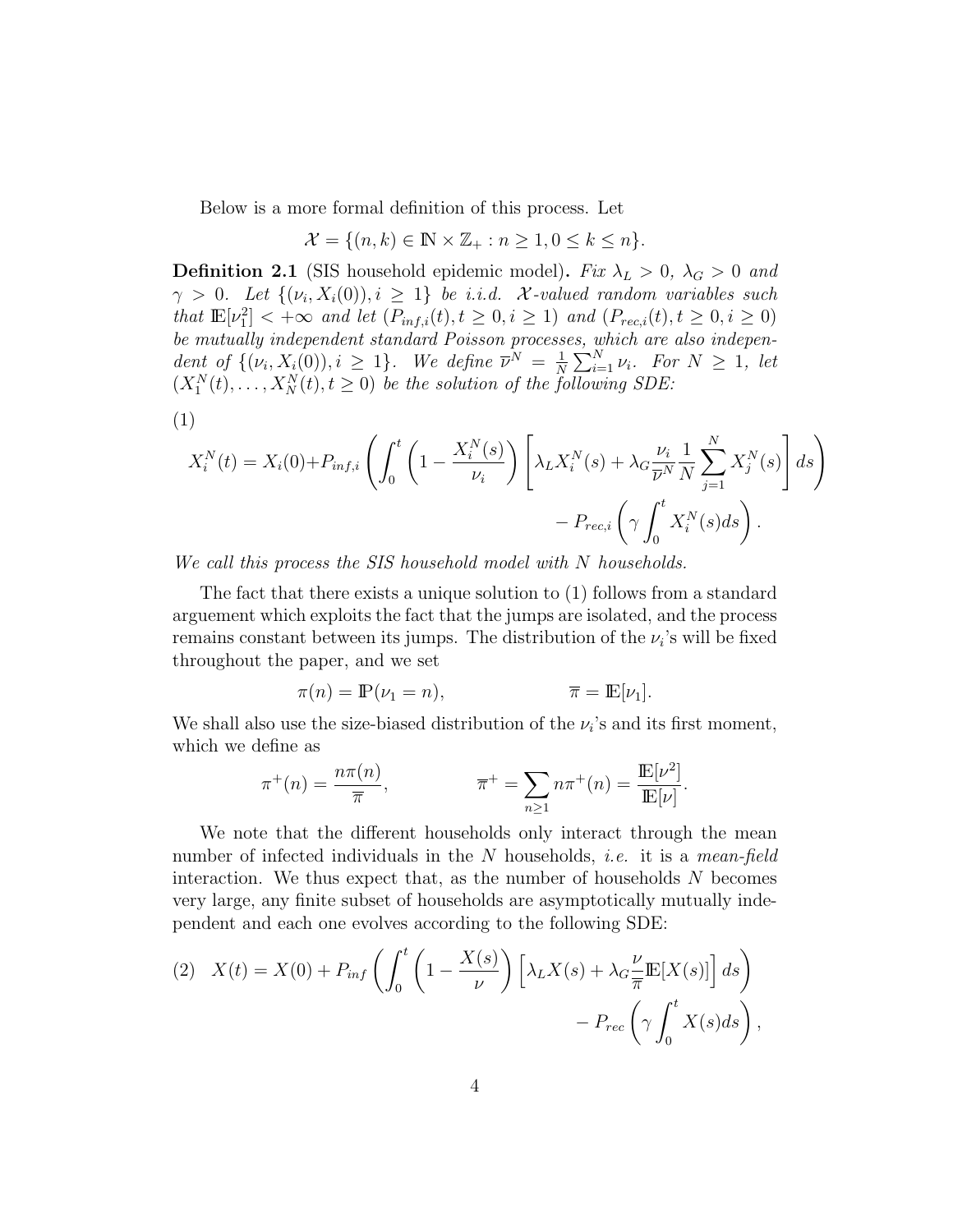where  $(\nu, X(0))$  has the same law as  $(\nu_1, X_1^N(0))$  and  $P_{inf}$  and  $P_{rec}$  are two independent standard Poisson processes which are also independent of  $(\nu, X(0))$ . This is what is called *propagation of chaos* [10], and will be made more precise in Theorem 3.2 below.

This equation is a McKean-Vlasov Poisson driven SDE, because the transition rates of  $(X(t), t \geq 0)$  depend on the law of  $X(t)$  (specifically on its expectation). We refer to McKean [7] for the study of similar Brownian driven SDEs. As we will see later, this equation defines a semigroup acting on probability distributions on  $\mathbb{N} \times \mathbb{Z}_+$  but, contrary to ordinary Markov processes, this semigroup is non-linear (because of the term  $\mathbb{E}[X(s)]$  appearing on the right hand side of (2)). For this reason we will call  $(X(t), t \ge 0)$ the non-linear Markov process.

### 3 Main results

Existence and uniqueness of the non-linear process. It is not clear a priori that there exists a process solving (2), much less that it is unique.

Suppose for a moment that it exists and set

$$
\mu_{n,k}(t) = \mathbb{P}(X(t) = k, \nu = n).
$$

Then,  $\mu(t) = {\mu_{n,k}(t), (n, k) \in \mathcal{X}}$  is the law of  $(\nu, X(t))$  and

(3) 
$$
\forall n \geq 1, \quad \sum_{k=0}^{n} \mu_{n,k}(t) = \pi(n).
$$

Equation (2) then implies that  $\{\mu_{n,k}(t), t \geq 0, (n,k) \in \mathcal{X}\}\)$  solves the following non-linear Fokker-Planck equation:

$$
(4) \frac{d\mu_{n,k}(t)}{dt} = \mu_{n,k-1}(t) \left( 1 - \frac{k-1}{n} \right) \left[ \lambda_L(k-1) + \lambda_G \frac{n}{\pi} \sum_{i=1}^{\infty} \sum_{j=1}^{i} j \mu_{i,j}(t) \right]
$$

$$
-\mu_{n,k}(t) \left\{ \left( 1 - \frac{k}{n} \right) \left[ \lambda_L k + \lambda_G \frac{n}{\pi} \sum_{i=1}^{\infty} \sum_{j=1}^{i} j \mu_{i,j}(t) \right] + \gamma k \right\} + \mu_{n,k+1}(t) \gamma(k+1),
$$

with the convention that  $\mu_{n,-1}(t) = \mu_{n,n+1}(t) = 0$ . Note that (4) defines an infinite system of coupled ordinary differential equations. We then have the following theorem.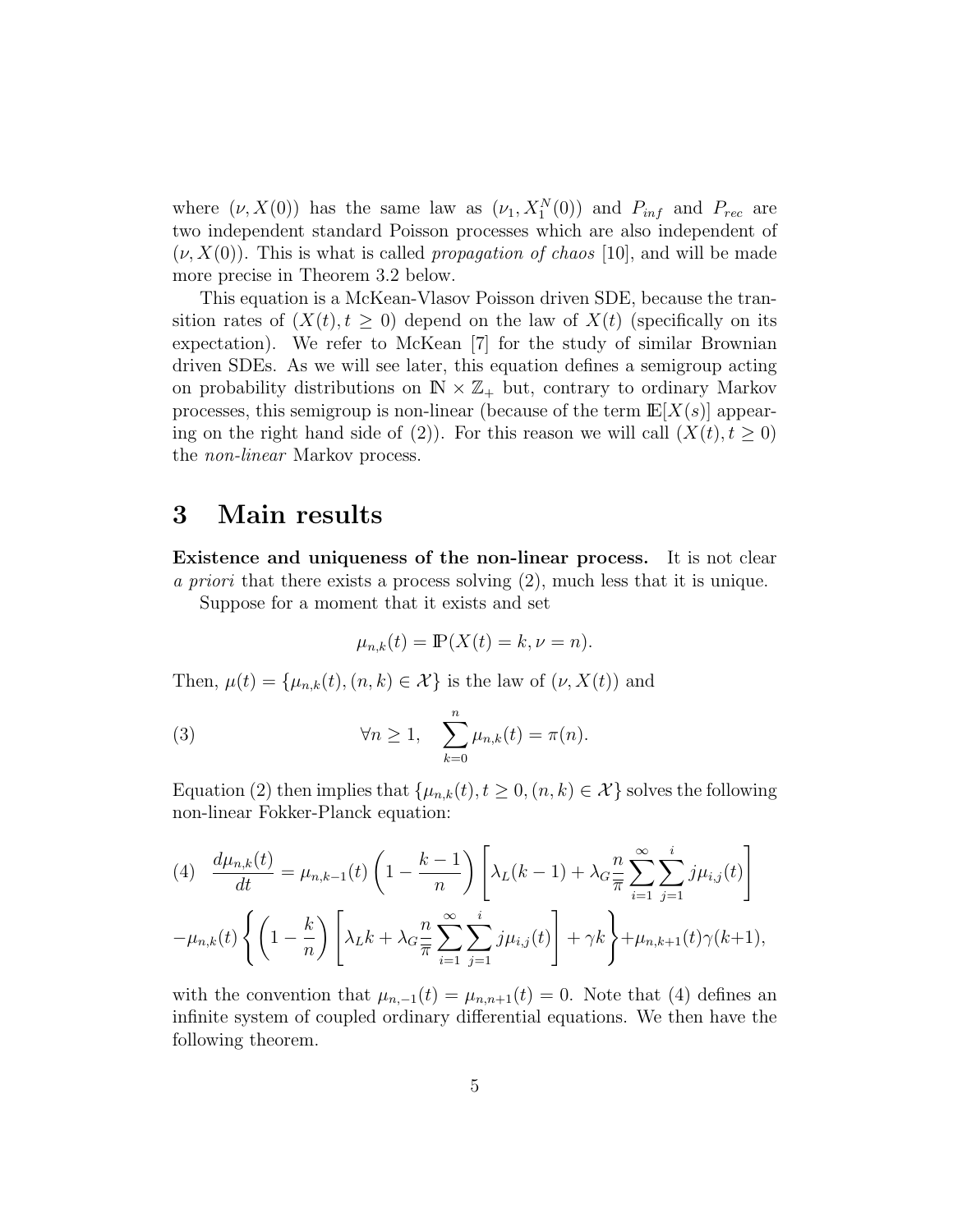**Theorem 3.1.** Assume that the second moment of the probability distribution  $\pi$  is finite. Then, given a probability measure  $\mu(0) = {\mu_{n,k}(0), (n,k) \in \mathcal{X}}$ satisfying (3), there exists a unique time dependent probability measure  $(\mu(t), t \geq 0)$  on X which solves the system of ODEs (4). Moreover, given a random variable  $(\nu, X_0)$  which is such that  $\mathbb{P}(X_0 = k, \nu = n) = \mu_{n,k}(0)$  for  $(n, k) \in \mathcal{X}$ , the SDE (2) has a unique solution  $(X(t), t \geq 0)$  which is such that for each  $t \geq 0$ ,  $\mathbb{P}(X(t) = k, \nu = n) = \mu_{n,k}(t)$  for each  $(n, k) \in \mathcal{X}$ .

We prove this theorem in Section 5.

Propagation of chaos. We now deal with the limiting behaviour of the household model of Defintion 2.1 as the number of households N tends to infinity. For  $T > 0$ , let  $\mathcal{P}(D([0,T], \mathcal{X}))$  denote the space of probability measures on the sample paths space  $D([0,T],\mathcal{X})$ . Also let  $\mu \in \mathcal{P}(D([0,T],\mathcal{X}))$ denote the law of the non-linear Markov process  $((\nu, X(t)), t \in [0, T])$ , given by Theorem 3.1.

**Theorem 3.2** (Propagation of chaos in the SIS household model). Assume that  $\{(v_i, X_i(0)), i \geq 1\}$  are independent and identically distributed X-valued random variables such that  $\mathbb{E}[\nu_1^2] < +\infty$ . For all  $N \geq 1$ , let  $(X_i^N(t), t \geq 1)$  $0, 1 \leq i \leq N$ ) be the solution of equation (1). Define  $\mu_N \in \mathcal{P}(D([0,T], \mathcal{X}))$ by

$$
\mu_N = \frac{1}{N} \sum_{i=1}^N \delta_{(\nu_i, X_i^N(\cdot))}.
$$

Then the random measure  $\mu_N$  converges weakly to  $\mu$  as  $N \to \infty$  in probability. Moreover, for any  $k \geq 1$ ,

$$
\mathcal{L}((\nu_1, X_1^N(\cdot)), \ldots, (\nu_k, X_k^N(\cdot)) \Rightarrow \mu^{\otimes k} \text{ as } N \to \infty
$$

in  $\mathcal{P}(D([0,T],\mathcal{X}^k)).$ 

We prove Theorem 3.2 in Section 6. Note that by Proposition 2.2 in [10], the second part of the theorem follows from the convergence of the empirical measures  $\mu_N$ . Theorem 3.2 says two things: as N becomes large, any finite subset of households behaves asymptotically as independent copies of the non-linear Markov process (2), and the global epidemic, as measured through the empirical measure  $\mu_N$ , becomes asymptotically deterministic and equal to the law of the non-linear Markov process. It is then natural to ask whether the epidemic has an endemic equilibrium and if it is stable in the non-linear Markov process.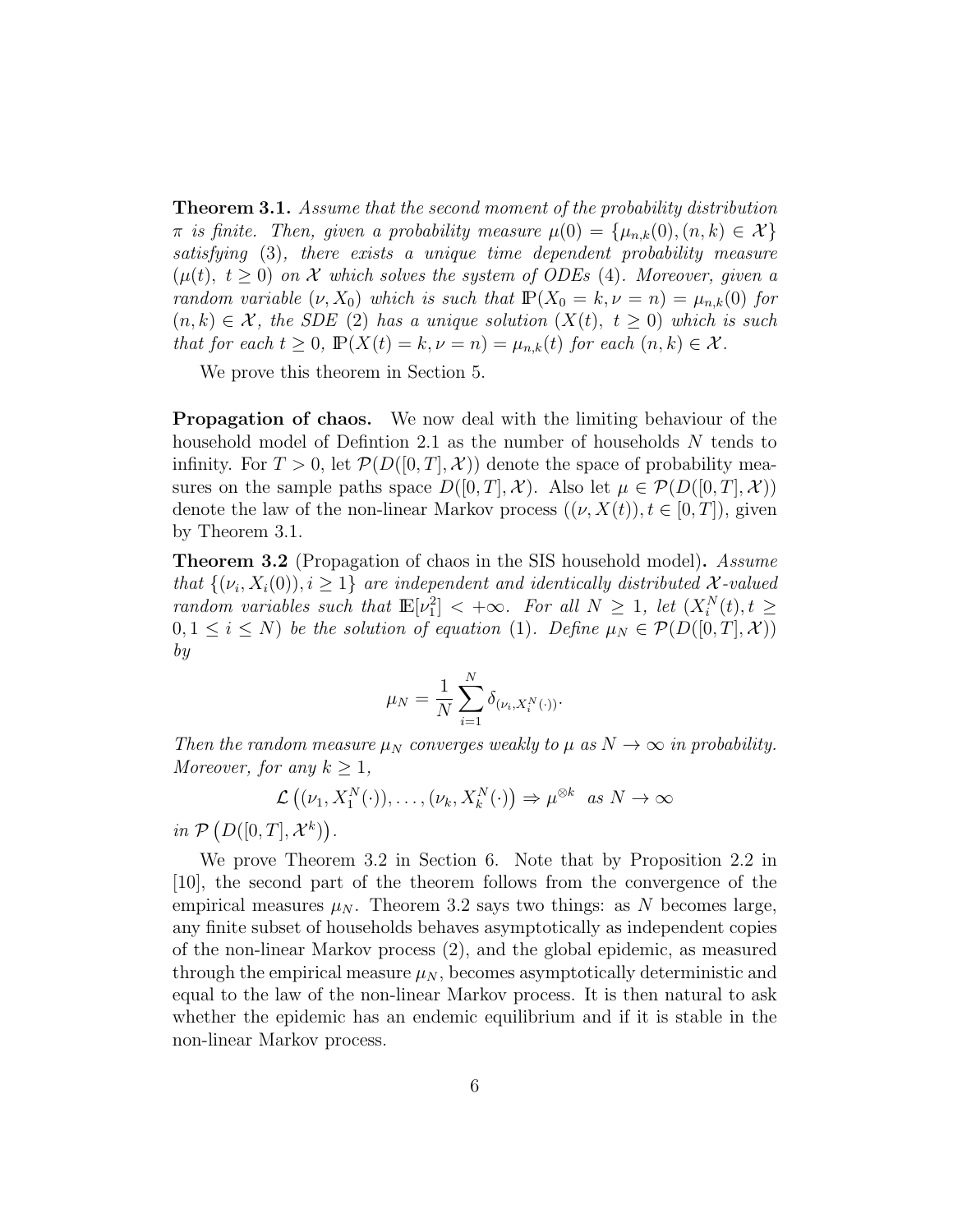Large time behaviour of the non-linear Markov process. As is usual in SIS epidemic models, there is in our model a basic reproduction number  $R_0$  such that if  $R_0 > 1$ , there exists a unique stable endemic equilibrium (*i.e.* the epidemic survives forever) and if  $R_0 \leq 1$ , the disease free equilibrium is globally asymptotically stable (the epidemic eventually dies out). This number is usually defined as the number of secondary infections produced by a single infected individual. Here, however, this number will be defined as the mean number of households which are infected by a single household, in which there is initially one infected individual and whose size is chosen according to the size-biased distribution  $\pi^+$ .

To do this, let  $(I(t), t \geq 0)$  be the solution to the following SDE:

(5) 
$$
I(t) = I(0) + P_{inf} \left( \int_0^t \lambda_L \left( 1 - \frac{I(s)}{\nu} \right) I(s) ds \right) - P_{rec} \left( \int_0^t \gamma I(s) ds \right),
$$

where  $\nu$  is distributed according to the probability distribution  $\pi$  and  $P_{inf}$ and  $P_{rec}$  are two independent standard Poisson processes, which are independent of  $(\nu, I(0))$ . Then  $(I(t), t \geq 0)$  is the number of infected individuals in an isolated household.

We then define

(6) 
$$
R_0 = \frac{\lambda_G}{\overline{\pi}} \mathbb{E}\left[\nu \int_0^\infty I(t)dt \middle| I(0) = 1\right].
$$

The large time behaviour of the non-linear process  $(X(t), t \geq 0)$  of Theorem 3.1 is then given by the following result.

Theorem 3.3 (Large time behaviour of the non-linear Markov process). Let  $(X(t), t > 0)$  be the unique solution to equation (2), and assume that  $\mathbb{E}[\nu^2]<+\infty$ .

- i) If  $R_0 > 1$ , then there exists a unique probability distribution  $\mu_{\infty}$  on X such that, if  $\mathbb{P}(X(0) \geq 1) > 0$ ,  $(\nu, X(t))$  converges in distribution to  $\mu_{\infty}$ as  $t \to \infty$ . Moreover  $\mu_{\infty}$  is non-trivial in the sense that  $\mu_{\infty} \neq \pi \otimes \delta_0$ .
- ii) If  $R_0 \leq 1$ , then  $X(t) \to 0$  in probability as  $t \to \infty$ .

We prove Theorem 3.3 in Section 7. This result should be seen as an analogue of the fact that the solution of the ODE

(7) 
$$
\frac{di(t)}{dt} = \lambda i(t) \left( 1 - \frac{i(t)}{n} \right) - \gamma i(t)
$$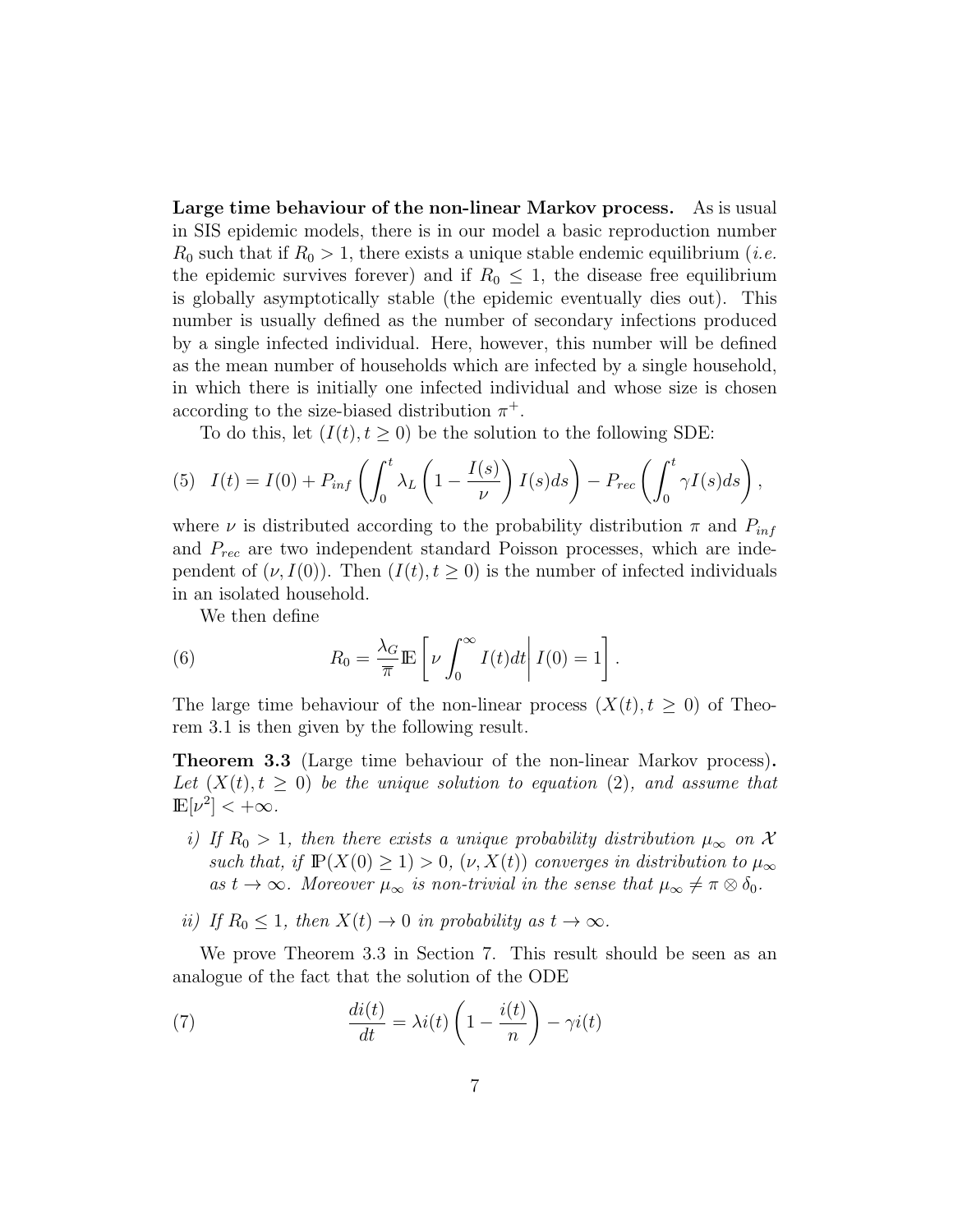converges as  $t \to \infty$  to  $n(1-\frac{\gamma}{\lambda})$  $\left(\frac{\gamma}{\lambda}\right)$  if  $\lambda > \gamma$  and to 0 otherwise.

In the proof of Theorem 3.3, we shall also prove the following formula for  $R_0$ , which is of independent interest:

(8) 
$$
R_0 = \frac{\lambda_G}{\gamma} \sum_{n=1}^{\infty} \pi^+(n) \left(1 + \sum_{\ell=1}^{n-1} \left(\frac{\lambda_L}{\gamma}\right)^{\ell} \prod_{j=1}^{\ell} \left(1 - \frac{j}{n}\right)\right),
$$

(see in particular the proof of Lemma 7.4 in Subsection 7.3).

- **Remark 3.4.** a) If  $\pi = \delta_1$ , every household is of size 1, and (1) reduces to the homogeneous SIS epidemic model, with parameters  $\lambda_G$  and  $\gamma$  (see [2]). We can then check that  $\mathbb{E}[X(t)]$  solves the ODE (7) with  $\lambda = \lambda_G$ , and that (6) reduces to  $R_0 = \lambda_G/\gamma$ , as expected.
- b) The same is true if we take  $\lambda_L = 0$  and keep  $\pi$  very general, the only infections in the system are global infections and the model reduces to the standard SIS epidemic model.
- c) Another interesting case is when the size of all the households is very large. In that case, if we approximate  $(I(t), t \geq 0)$  by a branching process, we see that R<sub>0</sub> should be approximated by  $+\infty$  if  $\lambda_L \geq \gamma$  and by  $\lambda_G/(\gamma - \lambda_L)$ if  $\lambda_L < \gamma$ , and we see that  $R_0 > 1$  is equivalent to  $\lambda_G + \lambda_L > \gamma$ .

## 4 The forced process

It is worth noting that if we replace  $\mathbb{E}[X(s)]$  in (2) by any deterministic measurable function  $s \mapsto m(s)$ , then  $(X(t), t \geq 0)$  becomes a timeinhomogeneous Markov process.

**Definition 4.1** (The forced process). Let  $m : \mathbb{R}_+ \to [0, \bar{\pi}]$  be a measurable function,  $(\nu, X_0)$  an X-valued random variable and  $P_{inf}$  and  $P_{rec}$  two independent standard Poisson processes which are also independent of  $(\nu, X_0)$ . Then the forced process  $(X_t(m), t \geq 0)$  is defined as the solution to

(9) 
$$
X_t(m) = X_0 + P_{inf} \left( \int_0^t \left[ \lambda_L X_s(m) + \lambda_G \frac{\nu}{\overline{\pi}} m(s) \right] \left( 1 - \frac{X_s(m)}{\nu} \right) ds \right)
$$
  
-  $P_{rec} \left( \int_0^t \gamma X_s(m) ds \right).$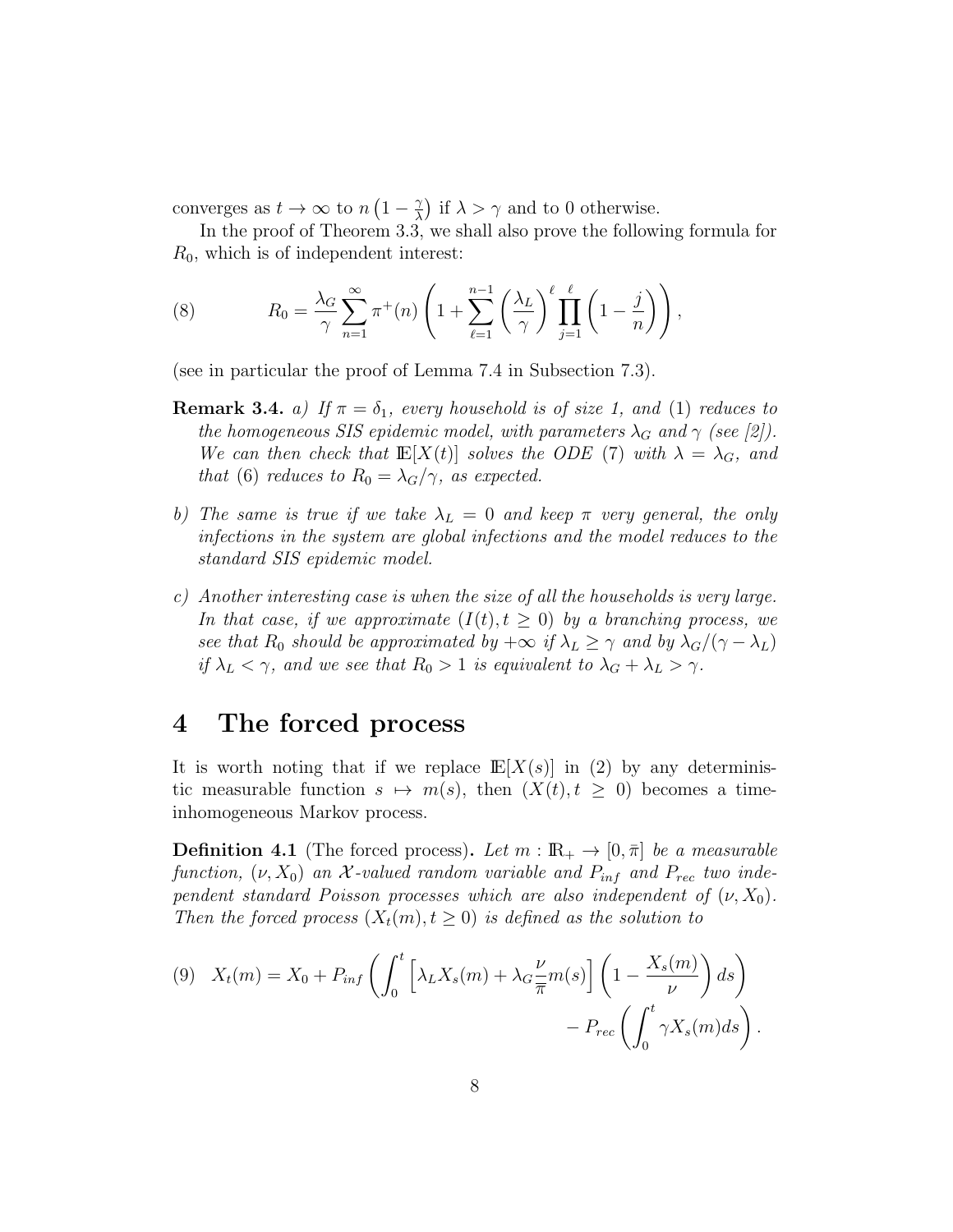We call this process the *forced* process because we fix the intensity of global infections to be  $\lambda_G \nu m(t)/\overline{\pi}$ . The fact that there exists a unique strong solution to (9) follows from standard arguments similar to that used in (1).

Comparing  $(2)$  and  $(9)$ , we see that solving  $(2)$  is equivalent to finding a measurable function m such that  $m(t) = \mathbb{E}[X_t(m)]$  for all  $t \geq 0$ .

### 4.1 Graphical construction of the forced process

We are going to show that we can construct this process with the following procedure. Let  $c(dk)$  denote the counting measure on  $\mathbb{N}$ . Conditionally on  $(\nu, X_0)$ , let  $\Pi_{rec}$ ,  $\Pi_L$  and  $\Pi_G$  be three mutually independent Poisson point processes such that

- $\Pi_{rec}$  is a Poisson point process on  $\mathbb{R}_+ \times [1, \nu]$  with intensity  $\gamma dt \otimes c(dk)$ ,
- $\Pi_L$  is a Poisson point process on  $\mathbb{R}_+ \times [\![1, \nu]\!] \times [\![1, \nu]\!]$  with intensity  $\frac{\lambda_L}{}$  $\frac{\partial L}{\partial \nu}dt \otimes c(dk) \otimes c(dk),$
- $\Pi_G$  is a Poisson point process on  $\mathbb{R}_+ \times [1, \nu] \times [0, \overline{\pi}]$  with intensity  $\frac{\lambda_G}{}$  $\frac{\Delta_G}{\pi} dt \otimes c(dk) \otimes du.$

Let us describe the effect of these different processes before formally constructing the forced process. A point  $(t, i)$  in  $\Pi_{rec}$  means that if the individual *i* was infected at time  $t^-$ , it becomes suceptible at time  $t$  (it undergoes a remission). A point  $(t, i, j)$  in  $\Pi_L$  means that individual i can infect individual j at time t. This occurs if i is infected while j is suceptible at time  $t^-$ . Finally a point  $(t, i, u)$  in  $\Pi_G$  means that individual i can be infected from a global infection. We allow this infection to take place only if  $i$  is suceptible at time  $t^-$  and if  $u \leq m(t)$ .

In fact, we can view the total set of infected individuals at any time as the union of several local infections, each resulting from a previous global infection or from the individuals infected at time 0. To do this, note that  $\Pi_G$ is almost surely locally finite, so we can order its points according to their time coordinate. Thus let

$$
\Pi_G = \{(t_k, i_k, u_k), k \geq 1, 0 < t_1 < t_2 < \ldots\}.
$$

Let us then define a random set  $I^k(t) \subset [1, \nu]$  for all  $t \geq 0$  as follows.

• For  $t < t_k$ ,  $I^k(t) = \emptyset$ .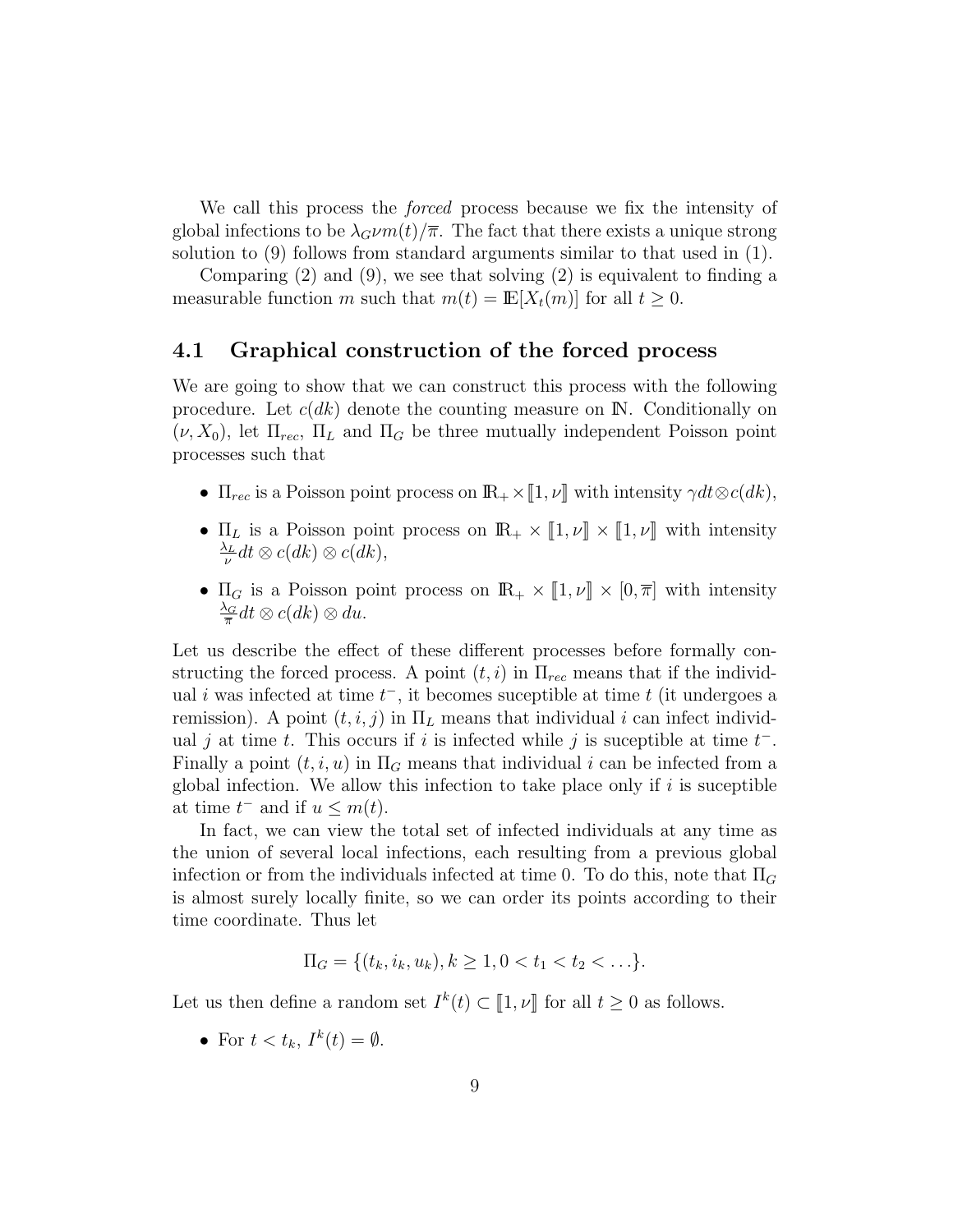- At  $t = t_k$ , we set  $I^k(t_k) = \{i_k\}.$
- For each  $(t, i, j) \in \Pi_L$ , if  $i \in I^k(t^-)$ , then  $I^k(t) = I^k(t^-) \cup \{j\}$ .
- For each  $(t, i) \in \Pi_{rec}, I^k(t) = I^k(t^-) \cap \{i\}^c$ .

We define in the same way the local infection resulting from the initially infected individuals  $(I^0(t), t \ge 0)$ , *i.e.*  $I^0(0) = \{i : 1 \le i \le X_0\}$  and  $I^0$ evolves according to the same rules as  $I^k$  for  $k \geq 1$ . We note that, for all  $k \geq 0$ ,  $(I^k(t), t \geq 0)$  is right-continuous with left limits.

**Proposition 4.2.** For all  $t \geq 0$ , let

(10) 
$$
X_t(m) = \left| I^0(t) \cup \bigcup_{k \geq 1} \{ I^k(t) : u_k \leq m(t_k) \} \right|,
$$

where  $|\cdot|$  denotes the cardinal of a set. Then the process  $(X_t(m), t \geq 0)$  is a solution to the SDE (9).

*Proof.* Clearly  $X_0(m) = |I^0(t)| = X_0$ . It remains to check that the waiting times between upward and downward jumps of  $X_t(m)$  are distributed as exponential variables with the correct rates.

If the current value of  $X_t(m)$  is x, then the next remission takes place at the next point  $(t, i) \in \Pi_{rec}$  with  $i \in I^k(t^-)$  for some  $k \geq 0$  with  $u_k \leq m(t_k)$ (we can set  $u_0 = \overline{\pi}$  and  $t_0 = 0$ ). This happens at instantaneous rate  $\gamma x$ , as in (9).

Likewise, the next time an individual currently infected infects a suceptible individual is given by the next point  $(t, i, j) \in \Pi_L$  such that  $i \in I^k(t^-)$ for some  $k \geq 0$  with  $u_k \leq m(t_k)$  and  $j \notin I^k(t^-)$  for all such k. This happens at rate  $\frac{\lambda_L}{\nu}x(\nu-x)$ , as in (9).

Finally, the next time a suceptible individual becomes infected due to a global infection is the next  $(t, i, u) \in \Pi_G$  such that  $i \notin I^k(t^-)$  for all  $k \geq 0$ such that  $u_k \leq m(t_k)$  and  $u \leq m(t)$ . This happens at instantaneous rate  $\frac{\lambda_G}{}$  $\frac{\Delta_G}{\pi}(\nu-x)m(t)$ , as in (9).  $\Box$ 

### 4.2 Monotonicity of the forced process

With this construction, the next lemma is straightforward.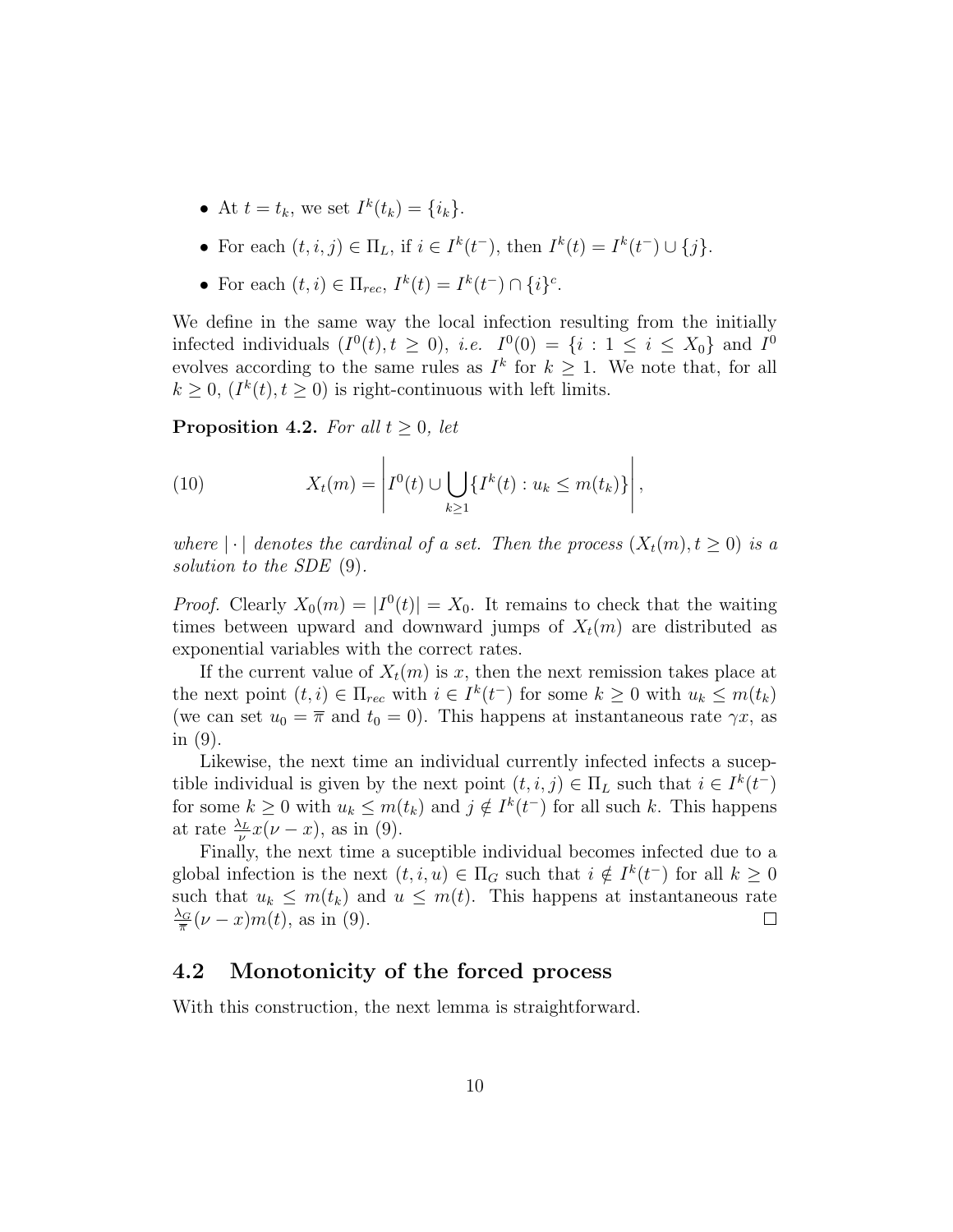**Lemma 4.3** (Monotonicity of the forced process). Suppose that  $X_0^{(1)}$  and  $X_0^{(2)}$  are two random variables such that  $X_0^{(1)} \leq X_0^{(2)}$  almost surely. Also let  $m_1$  and  $m_2$  be two measurable functions from  $\mathbb{R}_+$  to  $[0, \overline{\pi}]$  such that  $m_1(t) \leq$  $m_2(t)$  for almost every  $t \geq 0$ . Then there exists a process  $(X_t(m_1), t \geq 0)$ solving (9) with  $m = m_1$  and  $X_0 = X_0^{(1)}$  $\binom{1}{0}$ , and a process  $(X_t(m_2), t \geq 0)$ solving (9) with  $m = m_2$  and  $X_0 = X_0^{(2)}$  $_0^{(2)}$ , defined on the same probability space, such that, almost surely,

$$
X_t(m_1) \le X_t(m_2), \quad \forall t \ge 0.
$$

Proof. We use Proposition 4.2 to construct both processes with the same Poisson point processes  $\Pi_{rec}$ ,  $\Pi_L$  and  $\Pi_G$ . We define  $(I^{0,i}(t), t \geq 0)$  for  $i \in \{1,2\}$  as above with

$$
I^{0,i}(0) = \{k : 1 \le k \le X_0^{(i)}\},\
$$

so that, almost surely,  $I^{0,1}(0) \subset I^{0,2}(0)$ . Then, from the evolution of  $(I^{0,i}(t), t \geq 0)$ , we deduce that  $I^{0,1}(t) \subset I^{0,2}(t)$  for all  $t \geq 0$ . Furthermore, since  $m_1 \leq m_2$ ,

$$
\{k: u_k \le m_1(t_k)\} \subset \{k: u_k \le m_2(t_k)\}.
$$

 $\Box$ 

It then follows from equation (10) that  $X_t(m_1) \leq X_t(m_2)$ .

The following lemma will also be useful in the proof of existence and uniqueness of the non-linear process. For  $t \geq 0$ ,  $m : \mathbb{R}_+ \to [0, \overline{\pi}]$  measurable and  $\mu_0$  a probability measure on X whose first marginal is  $\pi$ , let

(11) 
$$
\overline{\mu}_t(m,\mu_0) = \mathbb{E}[X_t(m)],
$$

where  $(\nu, X_0)$  is distributed according to  $\mu_0$ .

**Lemma 4.4.** Suppose that  $\mu_0$  is as above. If  $m_1$  and  $m_2$  are two measurable functions from  $\mathbb{R}_+$  to  $[0, \overline{\pi}]$  satisfying  $m_1(t) \leq m_2(t)$  for almost every  $t \geq 0$ , then

$$
0 \leq \overline{\mu}_t(m_2, \mu_0) - \overline{\mu}_t(m_1, \mu_0) \leq \overline{\pi}^+ \lambda_G \int_0^t (m_2(s) - m_1(s)) ds.
$$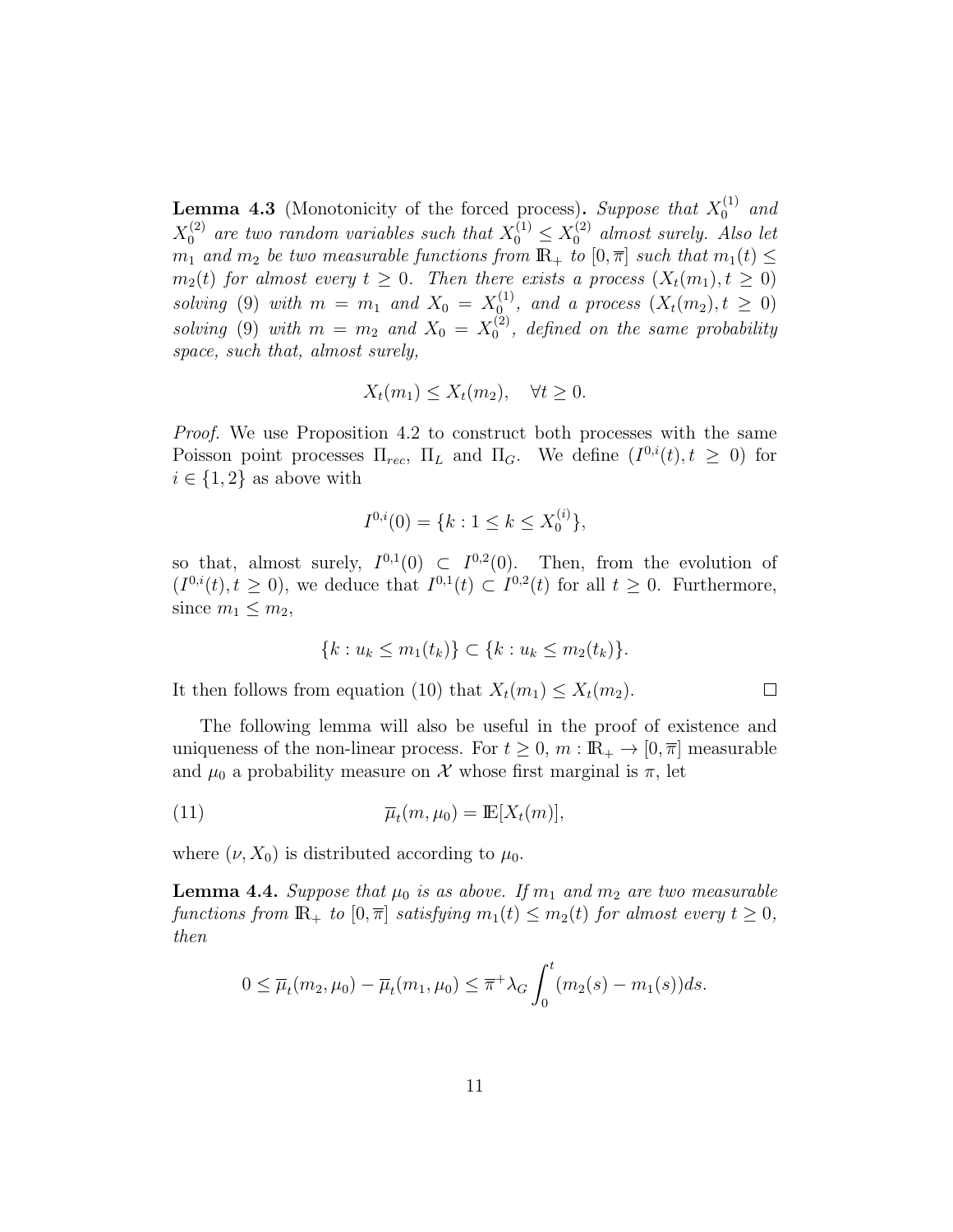*Proof.* The fact that  $\overline{\mu}_t(m_2) - \overline{\mu}_t(m_1) \geq 0$  follows from Lemma 4.3. To prove the second inequality, we construct  $(X_t(m_1), t \geq 0)$  and  $(X_t(m_2), t \geq 0)$  as in Proposition 4.2. Then

$$
0 \leq X_t(m_2) - X_t(m_1) \leq \left| \bigcup_{k \geq 1} \{ I^k(t) : m_1(t_k) \leq u_k \leq m_2(t_k) \} \right|.
$$

Moreover, we can restrict the union to the values of k for which  $t_k \leq t$ . Since  $|I^k(t)| \leq \nu$  for all  $t \geq 0$ , we can write

$$
(12) \quad 0 \le X_t(m_2) - X_t(m_1) \le \nu \left| \{ k \ge 1 : m_1(t_k) < u_k \le m_2(t_k), t_k \le t \} \right|.
$$

Now, by the definition of  $\Pi_G$ , the right hand side is, conditionally on  $\nu$ ,  $\nu$ times a Poisson random variable with parameter

$$
\lambda_G \frac{\nu}{\pi} \int_0^t (m_2(s) - m_1(s)) ds.
$$

As a result, taking expectations in (12) (first conditionally on  $\nu$  and then over the law of  $\nu$ , we obtain

$$
0 \le \overline{\mu}_t(m_2, \mu_0) - \overline{\mu}_t(m_1, \mu_0) \le \lambda_G \overline{\pi}^+ \int_0^t (m_2(s) - m_1(s)) ds,
$$

 $\Box$ 

and the lemma is proved.

We shall come back to the forced process in the proof of Theorem 3.3, as it will be used to characterize the possible stationary distributions of the non-linear process.

## 5 Existence and uniqueness of the non-linear Markov process

We now set out to prove Theorem 3.1. We note that finding a solution to (4) is equivalent to finding a fixed point of

(13) 
$$
m(\cdot) \mapsto \overline{\mu}(m, \mu_0).
$$

Indeed, if  $m_*$  is a fixed point of this function, then  $(X_t(m_*), t \geq 0)$  is a solution to (2). We thus need to prove that, given  $\mu_0$ , there exists a unique fixed point of (13).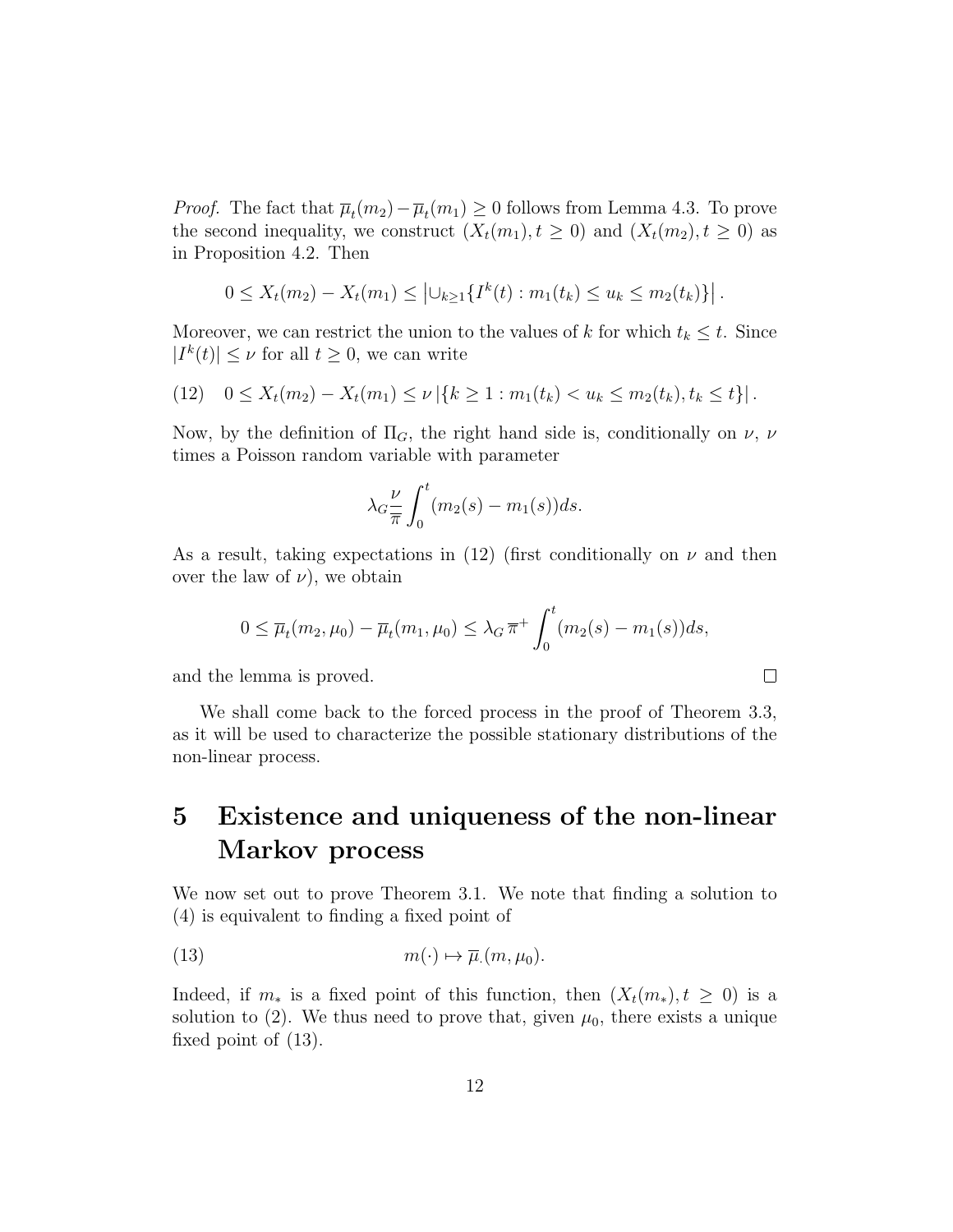*Proof of Theorem 3.1.* Fix  $\mu_0$  and assume that  $(\nu, X_0)$  is distributed according to  $\mu_0$ . Let  $(m^{+,k}, k \ge 0)$  and  $(m^{-,k}, k \ge 0)$  be two sequences of functions defined by

$$
m^{+,0}(t) = \overline{\pi}, \qquad m^{+,k+1}(t) = \overline{\mu}_t(m^{+,k}, \mu_0),
$$
  

$$
m^{-,0}(t) = 0, \qquad m^{-,k+1}(t) = \overline{\mu}_t(m^{-,k}, \mu_0),
$$

where  $\overline{\mu}_t(m, \mu_0)$  was defined in (11). Clearly, since  $0 \leq \mathbb{E}[X_t(m)] \leq \overline{\pi}$ ,

$$
m^{+,1}(t) \le m^{+,0}(t), \qquad m^{-,1}(t) \ge m^{-,0}(t).
$$

Then by induction, using Lemma 4.3, we obtain that, for all  $k \geq 0$ ,

$$
m^{-,k}(t) \le m^{-,k+1}(t) \le m^{+,k+1}(t) \le m^{+,k}(t).
$$

Hence  $m^{+,k}$  and  $m^{-,k}$  both converge pointwise. Let  $m^{+,\infty}$  and  $m^{-,\infty}$  be their respective limits. Then, using Lemma 4.4 with  $m_1 = m^{+,\infty}$  and  $m_2 = m^{+,k}$ ,

$$
\left|\overline{\mu}_t(m^{+,\infty}) - m^{+,\infty}(t)\right| \le \left|m^{+,k+1}(t) - m^{+,\infty}(t)\right| + \lambda_G \overline{\pi}^+ \int_0^t (m^{+,k}(s) - m^{+,\infty}(s))ds.
$$

The integral on the right hand side vanishes as  $k \to \infty$  by dominated convergence and the first term vanishes because  $m^{+,k}$  converges pointwise to  $m^{+,\infty}$ . As a result,  $m^{+,\infty}$  (and also  $m^{-,\infty}$  by the same argument) is a fixed point of (13). This shows existence of solutions to (4) (and thus to (2)).

To prove uniqueness, first note that, by induction and using Lemma 4.3, any fixed point  $m_*$  satisfies

$$
m^{-,k}(t) \le m_*(t) \le m^{+,k}(t),
$$

for all  $k \geq 0$  and  $t \geq 0$ . Hence we also have

$$
m^{-,\infty}(t) \le m_*(t) \le m^{+,\infty}(t).
$$

To prove uniqueness, it is thus enough to prove that  $m^{+,\infty}(t) = m^{-,\infty}(t)$  for all  $t \geq 0$ . Using Lemma 4.4 with  $m_1 = m^{-0}$  and  $m_2 = m^{+,0}$ , we obtain

$$
0 \le m^{+,1}(t) - m^{-,1}(t) \le \overline{\pi} \, \overline{\pi}^+ \lambda_G t,
$$

and by induction, we deduce that, for  $k \geq 1$ ,

$$
0 \le m^{+,k}(t) - m^{-,k}(t) \le \overline{\pi} \frac{(\overline{\pi}^+ \lambda_G t)^k}{k!}.
$$

Leting  $k \to \infty$ , it follows that  $m^{+,\infty}(t) = m^{-,\infty}(t)$  for all  $t \geq 0$  and the theorem is proved.  $\Box$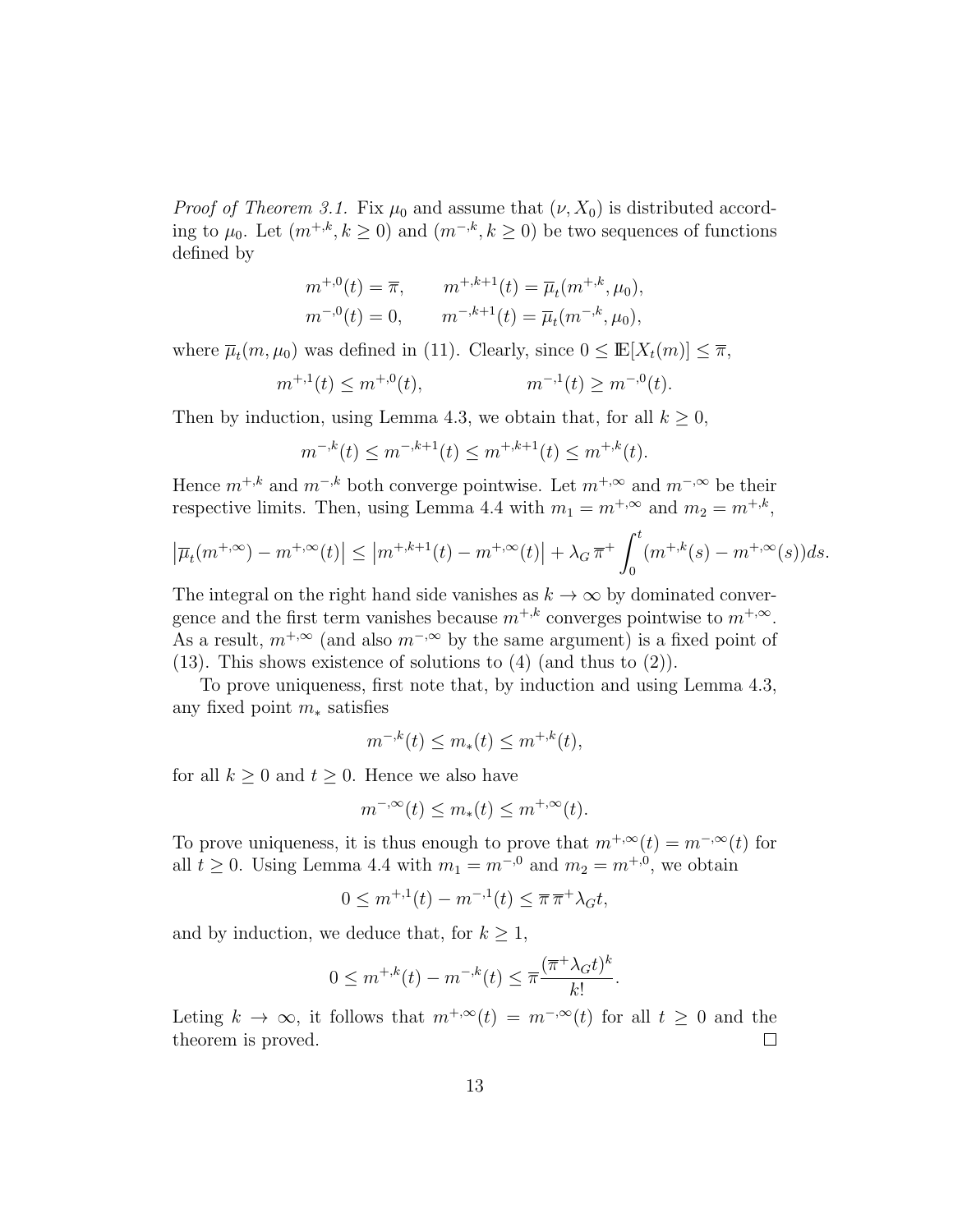## 6 Propogation of chaos for the SIS household model

The aim of this section is to prove Theorem 3.2. As we have said before, using Proposition 2.2 in [10], the second part of the statement follows from the convergence of the empirical measures  $\mu_N$  to the law of the non-linear process  $\mu$ . We establish this convergence by showing that the sequence  $\{\mu_N, N \geq 1\}$ is tight in  $\mathcal{P}(D([0,T],\mathcal{X}))$ , and identifying its possible limit points.

**Lemma 6.1.** The sequence  $\{\mu_N, N \geq 1\}$  is tight in  $\mathcal{P}(D([0, T], \mathcal{X}))$ .

*Proof.* By Proposition 2.2(ii) in [10], the sequence  $\{\mu_N, N \geq 1\}$  is tight if and only if the laws of  $(\nu_1, X_1^N(\cdot))$  are tight, but this is straightforward from (1) where we see that the rate of increase is bounded by  $(\lambda_L + \lambda_G)\nu_i$ , while the rate of decrease is bounded by  $\gamma \nu_i$ .  $\Box$ 

Next we note that equation (1) can be reformulated as follows. Let  $\{\mathcal{M}_{inf,i}, i \geq 1\}$  and  $\{\mathcal{M}_{rec,i}, i \geq 1\}$  be mutually independent random Poisson measures on  $\mathbb{R}^2_+$  with intensity measure the Lebesgue measure, which are also independent of  $\{(\nu_i, X_i(0)), i \geq 1\}$ . Then, with the notation

$$
\overline{\mu}_t^N = \frac{1}{N} \sum_{i=1}^N X_i^N(t) \,,
$$

$$
X_i^N(t) = X_i(0) + \int_0^t \int_0^\infty \mathbf{1}_{u \leq \left(1 - \frac{X_i^N(s^-)}{\nu_i}\right) \left[\lambda_L X_i^N(s^-) + \lambda_G \frac{\nu_i}{\overline{\nu}^N} \overline{\mu}_{s^-}^N\right]} \mathcal{M}_{inf,i}(ds \, du)
$$

$$
- \int_0^t \int_0^\infty \mathbf{1}_{u \leq \gamma X_i^N(s^-)} \mathcal{M}_{rec,i}(ds \, du).
$$

Clearly, for any  $\phi : \mathcal{X} \mapsto \mathbb{R}$ ,

$$
\phi(\nu_i, X_i^N(t)) = \phi(\nu_i, X_i^N(0))
$$
  
+ 
$$
\int_0^t [\phi(\nu_i, X_i^N(s^-) + 1) - \phi(\nu_i, X_i^N(s^-))] \int_0^\infty \mathbf{1}_{u \leq \left(1 - \frac{X_i^N(s^-)}{\nu_i}\right) [\lambda_L X_i^N(s^-) + \lambda_G \frac{\nu_i}{\overline{\nu}^N} \overline{\mu}_{s^-}^N]} \mathcal{M}_{inf,i}(ds, du)
$$
  
+ 
$$
\int_0^t [\phi(\nu_i, X_i^N(s^-) - 1) - \phi(\nu_i, X_i^N(s^-))] \int_0^\infty \mathbf{1}_{u \leq \gamma X_i^N(s^-)} \mathcal{M}_{rec,i}(ds, du).
$$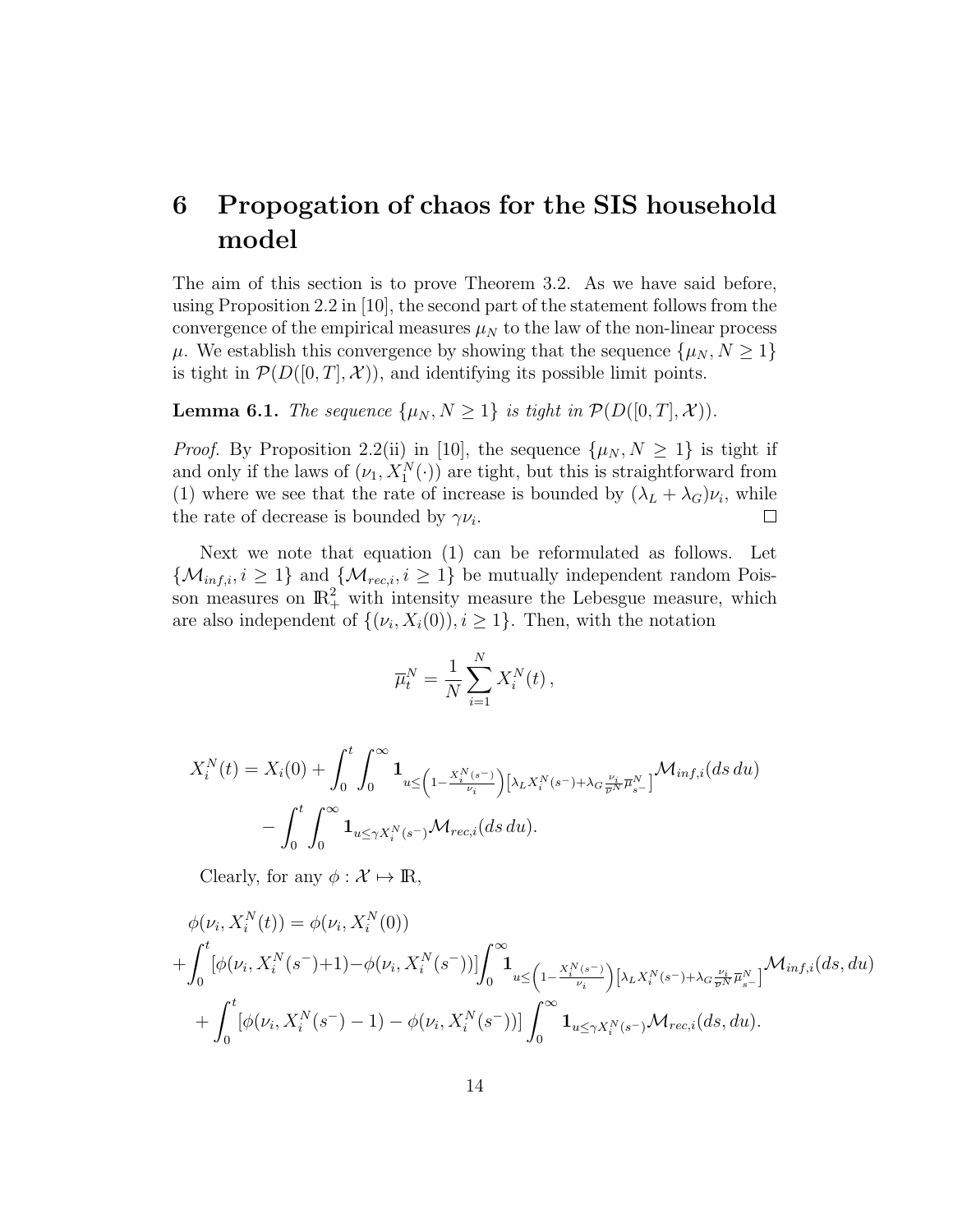Let  $\overline{\mathcal{M}}_{inf,i}$  and  $\overline{\mathcal{M}}_{rec,i}$  denote the compensated measures

$$
\overline{\mathcal{M}}_{inf,i}(ds, du) = \mathcal{M}_{inf,i}(ds, du) - dsdu,
$$
  

$$
\overline{\mathcal{M}}_{rec,i}(ds, du) = \mathcal{M}_{rec,i}(ds, du) - dsdu.
$$

Then setting

$$
M_i^{\phi}(t) = \int_0^t [\phi(\nu_i, X_i^N(s^-) - 1) - \phi(\nu_i, X_i^N(s^-))] \int_0^\infty \mathbf{1}_{u \le \gamma X_i^N(s^-)} \overline{\mathcal{M}}_{rec,i}(ds, du)
$$
  
+ 
$$
\int_0^t [\phi(\nu_i, X_i^N(s^-) + 1) - \phi(\nu_i, X_i^N(s^-))] \int_0^\infty \mathbf{1}_{u \le \left(1 - \frac{X_i^N(s^-)}{\nu_i}\right) [\lambda_L X_i^N(s^-) + \lambda_G \frac{\nu_i}{\overline{\nu}^N} \overline{\mu}_{s^-}^N]} \overline{\mathcal{M}}_{inf,i}(ds, du),
$$

we have

$$
\phi(\nu_i, X_i^N(t)) = \phi(\nu_i, X_i^N(0)) + \int_0^t [\phi(\nu_i, X_i^N(s) + 1) - \phi(\nu_i, X_i^N(s))] \left(1 - \frac{X_i^N(s)}{\nu_i}\right) \left[\lambda_L X_i^N(s) + \lambda_G \frac{\nu_i}{\overline{\nu}^N} \overline{\mu}_s^N\right] ds + \gamma \int_0^t [\phi(\nu_i, X_i^N(s) - 1) - \phi(\nu_i, X_i^N(s))] X_i^N(s) ds + M_i^{\phi}(t).
$$

We rewrite this identity in the form

(14) 
$$
\phi(\nu_i, X_i^N(t)) = \phi(\nu_i, X_i^N(0)) + \int_0^t [\mathcal{L}\phi](\nu_i, X_i^N(s), \overline{\nu}^N, \overline{\mu}_s^N) ds + M_i^{\phi}(t)
$$

where for  $n \ge 1, x \in \{0, 1, ..., n\}, y \ge 0$  and  $0 \le m \le y$ ,

$$
\mathcal{L}\phi(n,x,y,m) = [\phi(n,x+1) - \phi(n,x)]\left(1 - \frac{x}{n}\right)\left[\lambda_L x + \lambda_G \frac{n}{y}m\right] + [\phi(n,x-1) - \phi(n,x)]\gamma x.
$$

*Proof of Theorem 3.2.* Let  $\mu_{\infty}$  be a limit point of the sequence  $\mu^{N}$ . First note that, by the classical law of large numbers, for any bounded and measurable  $\phi: \mathcal{X} \to \mathbb{R},$ 

$$
\mathbb{E}_{\mu_{\infty}}[\phi(\nu, X(0))] = \mathbb{E}[\phi(\nu_1, X_1(0))].
$$

In order to identify the possible limit points of  $\mu^N$ , we define, for  $\mu \in$  $\mathcal{P}(D([0,T],\mathcal{X}))$  and  $0 \leq s \leq t \leq T$ ,

$$
\Phi_{s,t}(\mu) = \mathbb{E}_{\mu} \left[ \left( \phi(\nu, X(t)) - \phi(\nu, X(s)) - \int_s^t \mathcal{L}\phi(\nu, X(r), \overline{\nu}, \overline{\mu}_r) dr \right) \psi_s(\nu, X(\cdot)) \right],
$$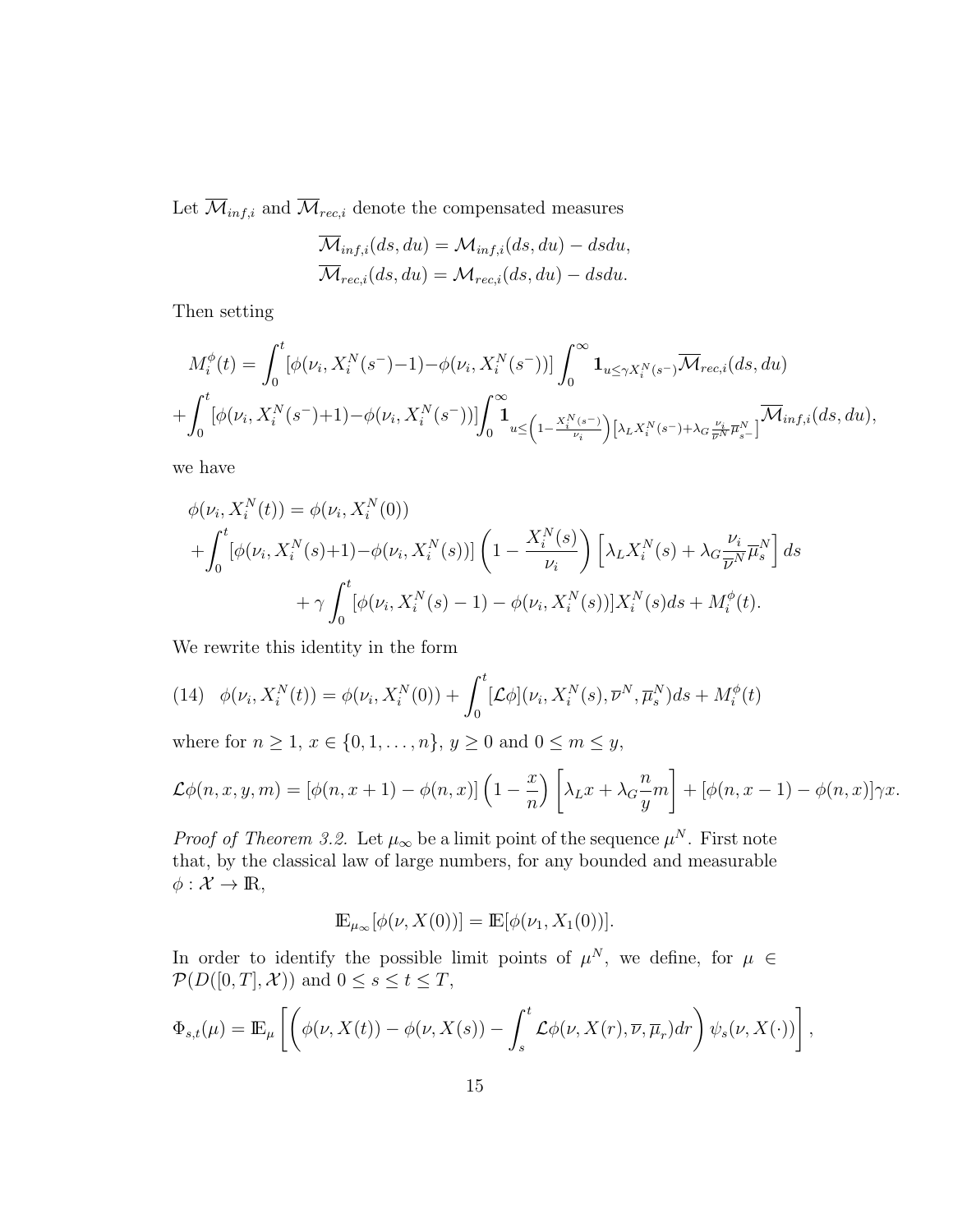where

$$
\overline{\mu}_t = \mathbb{E}_{\mu} \left[ X(t) \right], \qquad \qquad \overline{\nu} = \mathbb{E}_{\mu} [\nu],
$$

and  $\phi$  is any bounded function from  $\mathcal X$  to  $\mathbb R$  and  $\psi_s$  is of the form

$$
\psi_s(\nu, X(\cdot)) = \phi_1(\nu, X(s_1)) \dots \phi_k(\nu, X(s_k))
$$

with  $0 \le s_1 \le \ldots \le s_k \le s$  and  $\phi_1, \ldots, \phi_k$  are bounded functions from  $\mathcal X$  to IR. By Theorem 3.1, the result will be proved if we show that

$$
\Phi_{s,t}(\mu_\infty)=0,
$$

almost surely for any such function  $\Phi_{s,t}$ .

Using (14),

$$
\Phi_{s,t}(\mu^N) = \frac{1}{N} \sum_{i=1}^N (M_i^{\phi}(t) - M_i^{\phi}(s)) \psi_s(\nu_i, X_i^N(\cdot)).
$$

From the definition of  $M_i^{\phi}$  $_{i}^{\phi}$ ,

$$
\langle M_i^{\phi}, M_j^{\phi} \rangle_t = 0, \quad \forall i \neq j,
$$

and

$$
\langle M_i^{\phi} \rangle_t = \int_0^t \mathcal{G} \phi(\nu_i, X_i^N(s), \overline{\nu}^N, \overline{\mu}_s^N) ds,
$$

where

$$
\mathcal{G}\phi(n,x,y,m) = \left[\phi(n,x+1) - \phi(n,x)\right]^2 \left(1 - \frac{x}{n}\right) \left[\lambda_L x + \lambda_G \frac{n}{y}m\right] + \left[\phi(n,x-1) - \phi(n,x)\right]^2 \gamma x.
$$
  
Note that, for  $m \le y$ 

$$
\mathcal{G}\phi(n,x,y,m) \le 4\sup_{\mathcal{X}} |\phi|^2 (\lambda_L + \lambda_G + \gamma) n.
$$

As a result,

$$
\mathbb{E}\left[\Phi_{s,t}(\mu^N)^2\right] = \frac{1}{N^2} \sum_{i=1}^N \mathbb{E}\left[\left(\langle M_i^{\phi}\rangle_t - \langle M_i^{\phi}\rangle_s\right) \psi_s(\nu_i, X_i^N(\cdot))^2\right] \le \frac{C}{N} \mathbb{E}[\nu_1],
$$

for some  $C > 0$ . It follows that

$$
\Phi_{s,t}(\mu^N) \to 0,
$$

in  $L^2$  as  $N \to \infty$ , hence  $\mu_{\infty}$  is equal to  $\mu$ , the distribution of the non-linear process of (2). This proves Theorem 3.2.  $\Box$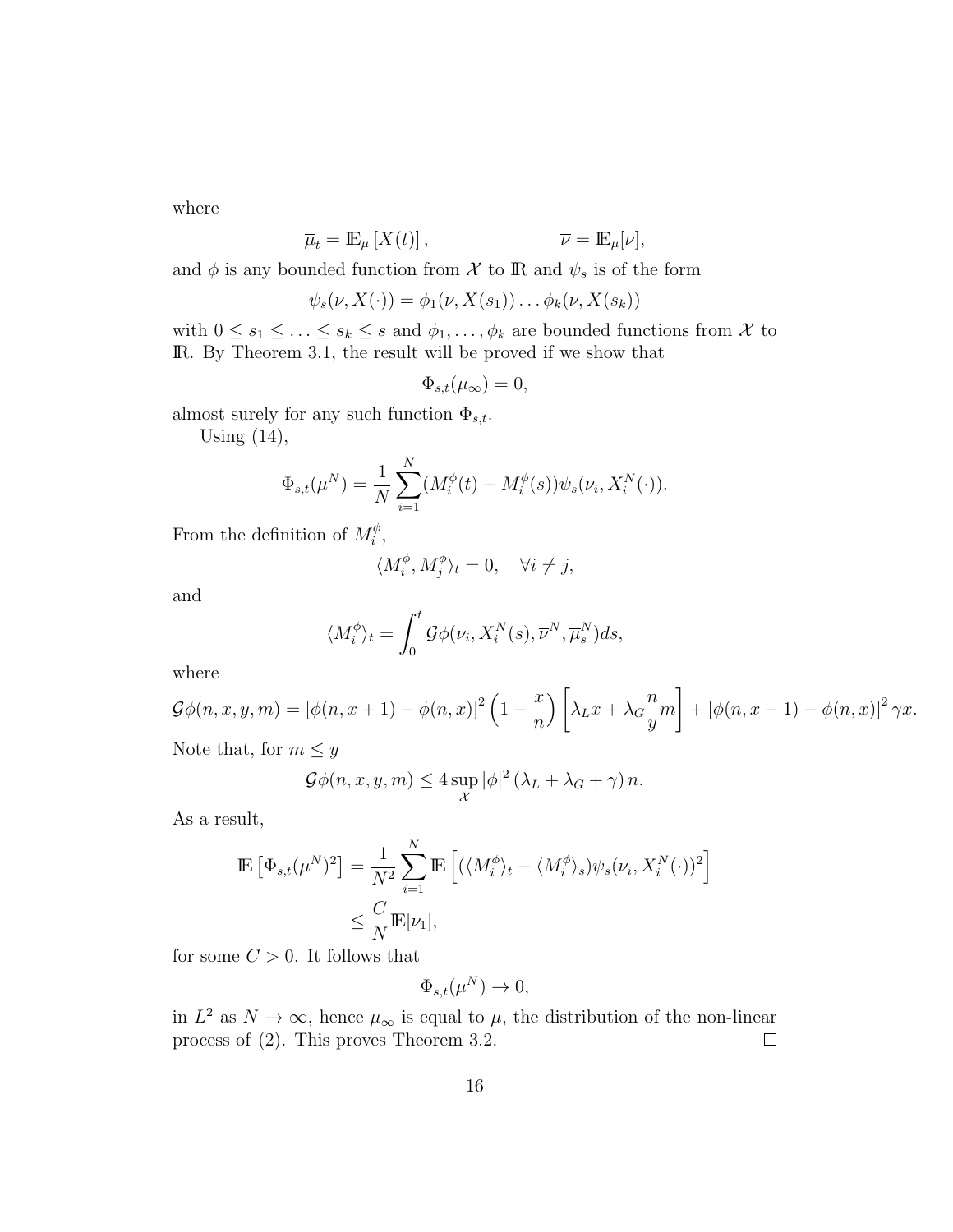## 7 Large time behaviour of the non-linear Markov process

Let us start this section by noting that if the non-linear process of (2) with initial distribution  $\mu_0$  is stationary, then the forced process with initial distribution  $\mu_0$  and with  $m(t) = \overline{\mu}_0 = \mathbb{E}_{\mu_0}[X(0)]$  is also stationary. Thus to study the possible stationary distributions of the non-linear process, we first study the large-time behaviour of the forced process.

#### 7.1 The large-time behaviour of the forced process

Suppose that we take  $m(t) = m$  for all  $t \geq 0$  for some  $m \in [0, \overline{\pi}]$ . Then  $(X_t(m), t \geq 0)$  becomes a homogeneous continuous-time Markov process. On the event  $\{\nu = n\}$ , it takes values in  $\llbracket 1, n \rrbracket$ . If  $m > 0$ , then it is positive recurrent on this set, while if  $m = 0, 0$  is the only absorbing state for  $X_t(m)$ . As a result, conditionally on  $\nu = n$ ,  $(X_t(m), t \geq 0)$  admits a unique stationary distribution. It follows that  $((\nu, X_t(m)), t > 0)$  admits a unique stationary distribution  $\mu_{\infty}(m)$ .

This distribution can be obtained as in Proposition 4.2 in the following way. Let ←−  $\Pi_{\mathit{rec}},$  $\frac{\mu}{\Pi}$  and  $\overline{\Pi}_G$  be independent Poisson point processes as above, but on  $\mathbb{R}_+$  instead of  $\mathbb{R}_+$  for the first coordinate. We can then order the points in ←−  $\Pi_G$  in decreasing order:

$$
\overleftarrow{\Pi}_G = \{ (t_k, i_k, u_k), k \ge 1, 0 > t_1 > t_2 > \ldots \}.
$$

The points in  $\overleftarrow{\Pi}_G$  represent global infection which took place in the past. We then perform the same construction of  $I^k(t)$ , this time for  $t \leq 0$ , and we set

$$
X_{\infty}(m) = \left| \bigcup_{k \geq 1} \{ I^k(0) : u_k \leq m \} \right|.
$$

**Proposition 7.1.** For each  $m \in [0, \overline{\pi}], X_{\infty}(m)$  is distributed according to  $\mu_{\infty}(m)$ .

*Proof.* For  $t \geq 0$ , let

$$
\tilde{X}_t(m) = |\cup_{k \ge 1} \{ I^k(0) : u_k \le m, t_k \ge -t \}|.
$$

In other words, we only consider the local epidemics which started after time  $-t$ . Then from Proposition 4.2, we see that for each  $t \geq 0$ ,  $\tilde{X}_t(m)$  is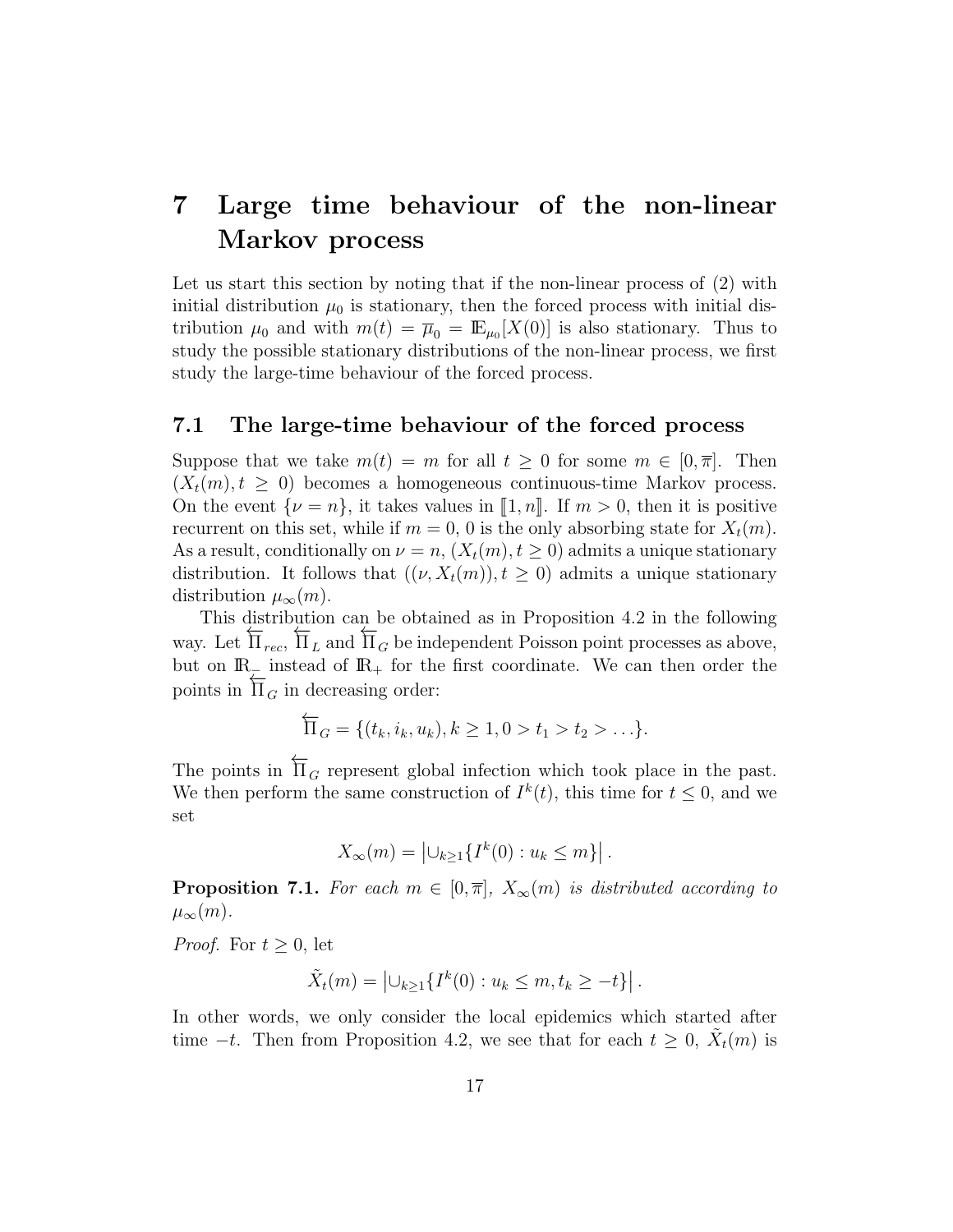distributed as  $X_t(m)$ , where  $X_t(m)$  is the solution of (9) with  $m(t) = m$  and  $X_0 = 0$ . By the ergodic theorem for homogeneous Markov processes,  $X_t(m)$ , and hence  $\tilde{X}_t(m)$ , converge in distribution as  $t \to \infty$  to  $\mu_\infty(m)$ . At the same time, we see from the definition of  $\tilde{X}_t(m)$  and  $X_\infty(m)$  that

$$
\tilde{X}_t(m) = \sum_{i=1}^{\nu} 1_{\left\{\exists k \ge 1 : i \in I^k(0), u_k \le m, t_k \ge -t\right\}}, \quad X_{\infty}(m) = \sum_{i=1}^{\nu} 1_{\left\{\exists k \ge 1 : i \in I^k(0), u_k \le m\right\}}.
$$

Hence by monotone convergence,

$$
\tilde{X}_t(m) \to X_\infty(m)
$$
 as  $t \to \infty$ ,

almost surely, and the lemma is proved.

The next lemma says that  $m(t) \to m_{\infty}$  as  $t \to \infty$  is sufficient for  $X_t(m)$ to converge in distribution to  $\mu_{\infty}(m_{\infty})$ .

Lemma 7.2 (Large time behaviour of the forced process). Suppose that  $m : \mathbb{R}_+ \to [0, \overline{\pi}]$  is measurable and that

$$
m_\infty = \lim_{t \to \infty} m(t)
$$

exists. Then  $X_t(m)$  converges in distribution to  $\mu_\infty(m_\infty)$  as t tends to infinity.

*Proof.* Suppose for now that  $0 < m_{\infty} < \overline{\pi}$ . Then for all  $\varepsilon > 0$ , there exists  $t_{\varepsilon}$  such that, for all  $t \geq t_{\varepsilon}$ ,

$$
m_{\infty}-\varepsilon\leq m(t)\leq m_{\infty}+\varepsilon.
$$

We choose  $\varepsilon$  small enough that  $0 \le m_\infty - \varepsilon$  and  $m_\infty + \varepsilon \le \overline{\pi}$ . We then define two functions  $m^+$  and  $m^-$  by

$$
m^+(t) = \overline{\pi}1_{\{t < t_{\varepsilon}\}} + (m_{\infty} + \varepsilon)1_{\{t \ge t_{\varepsilon}\}}, \qquad m^-(t) = (m_{\infty} - \varepsilon)1_{\{t \ge t_{\varepsilon}\}}.
$$

Then  $m^- \leq m \leq m^+$ , so by Lemma 4.3, we can construct jointly the three processes  $(X_t(m^-), t \geq 0)$ ,  $(X_t(m), t \geq 0)$  and  $(X_t(m^+), t \geq 0)$  such that, almost surely,

$$
X_t(m^-) \le X_t(m) \le X_t(m^+), \quad \forall t \ge 0.
$$

 $\Box$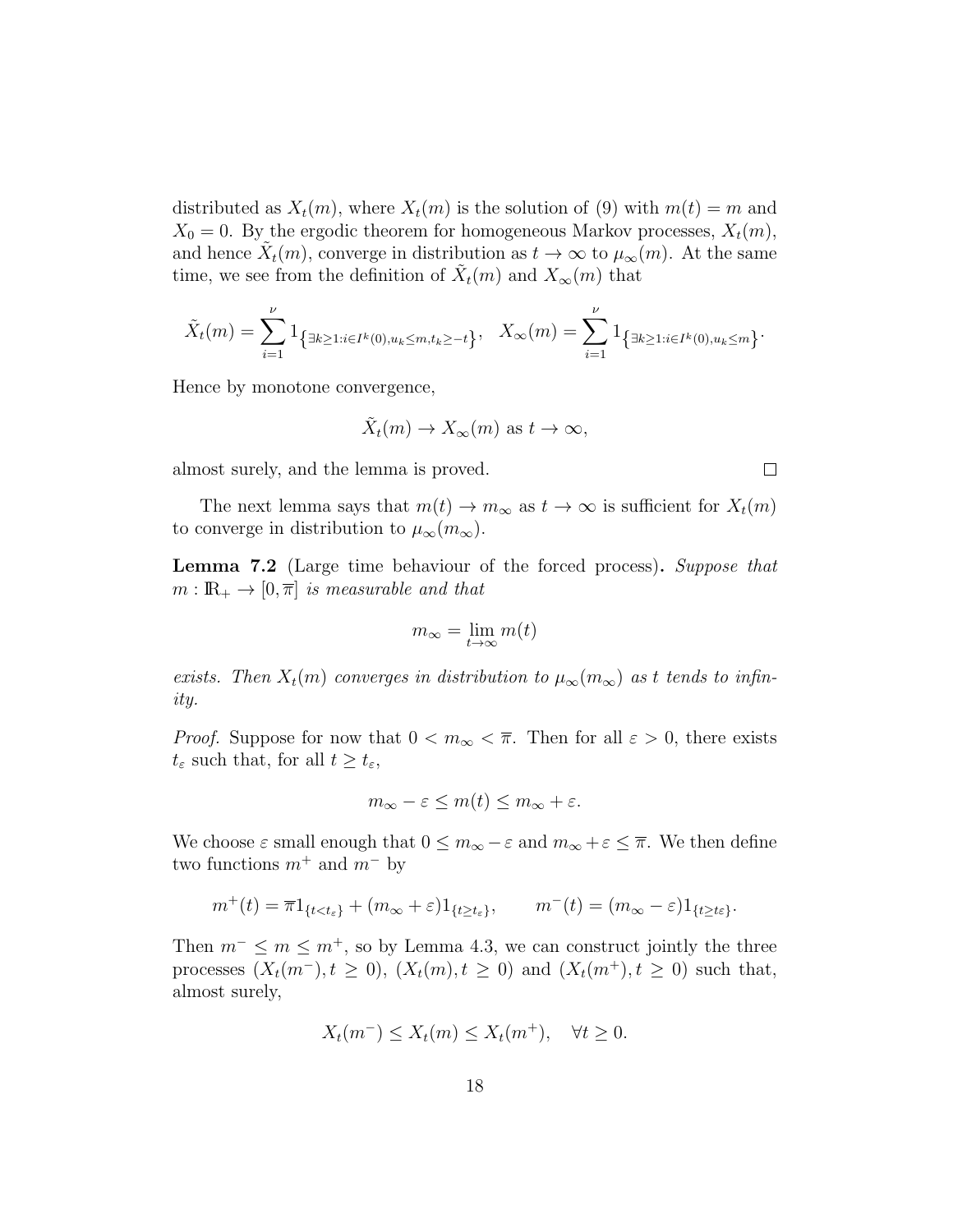It follows that, for each  $t \geq 0$  and each  $k \in \mathbb{N}$ ,

$$
\mathbb{P}\left(X_t(m^+) \leq k\right) \leq \mathbb{P}\left(X_t(m) \leq k\right) \leq \mathbb{P}\left(X_t(m^-) \leq k\right).
$$

Since  $m^+$  and  $m^-$  are both constant after time  $t_\varepsilon$  (which is deterministic), as  $t \to \infty$ ,  $X_t(m^+)$  and  $X_t(m^-)$  respectively converge in distribution to  $\mu_{\infty}(m_{\infty} + \varepsilon)$  and  $\mu_{\infty}(m_{\infty} - \varepsilon)$ . Thus, letting  $t \to \infty$  above,

$$
\mu_{\infty}(m_{\infty} + \varepsilon) \left( \{0, \dots, k\} \right) \le \liminf_{t \to \infty} \mathbb{P} \left( X_t(m) \le k \right) \le \limsup_{t \to \infty} \mathbb{P} \left( X_t(m) \le k \right) \le \mu_{\infty}(m_{\infty} - \varepsilon) \left( \{0, \dots, k\} \right).
$$

But, as  $\varepsilon \downarrow 0$ , the measure  $\mu_{\infty}(m_{\infty} \pm \varepsilon)$  converges weakly to  $\mu_{\infty}(m_{\infty})$  (in fact the construction in Proposition 7.1 gives a construction of  $X_{\infty}(m \pm \varepsilon)$ and  $X_{\infty}(m)$  such that  $X_{\infty}(m \pm \varepsilon) \to X_{\infty}(m)$  almost surely as  $\varepsilon \downarrow 0$ , using monotone convergence as in the proof of Proposition 7.1). Hence letting  $\varepsilon \downarrow 0$ above, we obtain, for any  $k \geq 0$ ,

$$
\mathbb{P}\left(X_t(m)\leq k\right)\to\mu_\infty(m_\infty)\left(\{0,\ldots,k\}\right)
$$
 as  $t\to\infty$ ,

and the lemma is proved. If  $m_{\infty} = 0$ , then we can take instead  $m^{-}(t) = 0$ , and if  $m_{\infty} = \overline{\pi}$ , then we take  $m^+(t) = \overline{\pi}$ , and the rest of the proof is essentially identical.  $\Box$ 

### 7.2 The stationary distribution of the forced process

We now study in more detail the family of distributions  $\mu_{\infty}(\cdot)$ . For  $m \in [0, \overline{\pi}],$ we set

$$
\overline{\mu}_{\infty}(m) = \mathbb{E}\left[X_{\infty}(m)\right].
$$

**Lemma 7.3.** The function  $m \mapsto \overline{\mu}_{\infty}(m)$  is continuous, non-decreasing and strictly concave on  $[0, \overline{\pi}]$ .

*Proof.* Fix  $m_1 \leq m_2$ . Then, using the construction in Proposition 7.1, we have, almost surely,

$$
X_{\infty}(m_1) \le X_{\infty}(m_2).
$$

Taking expectations, we obtain

$$
\overline{\mu}_{\infty}(m_1) \leq \overline{\mu}_{\infty}(m_2).
$$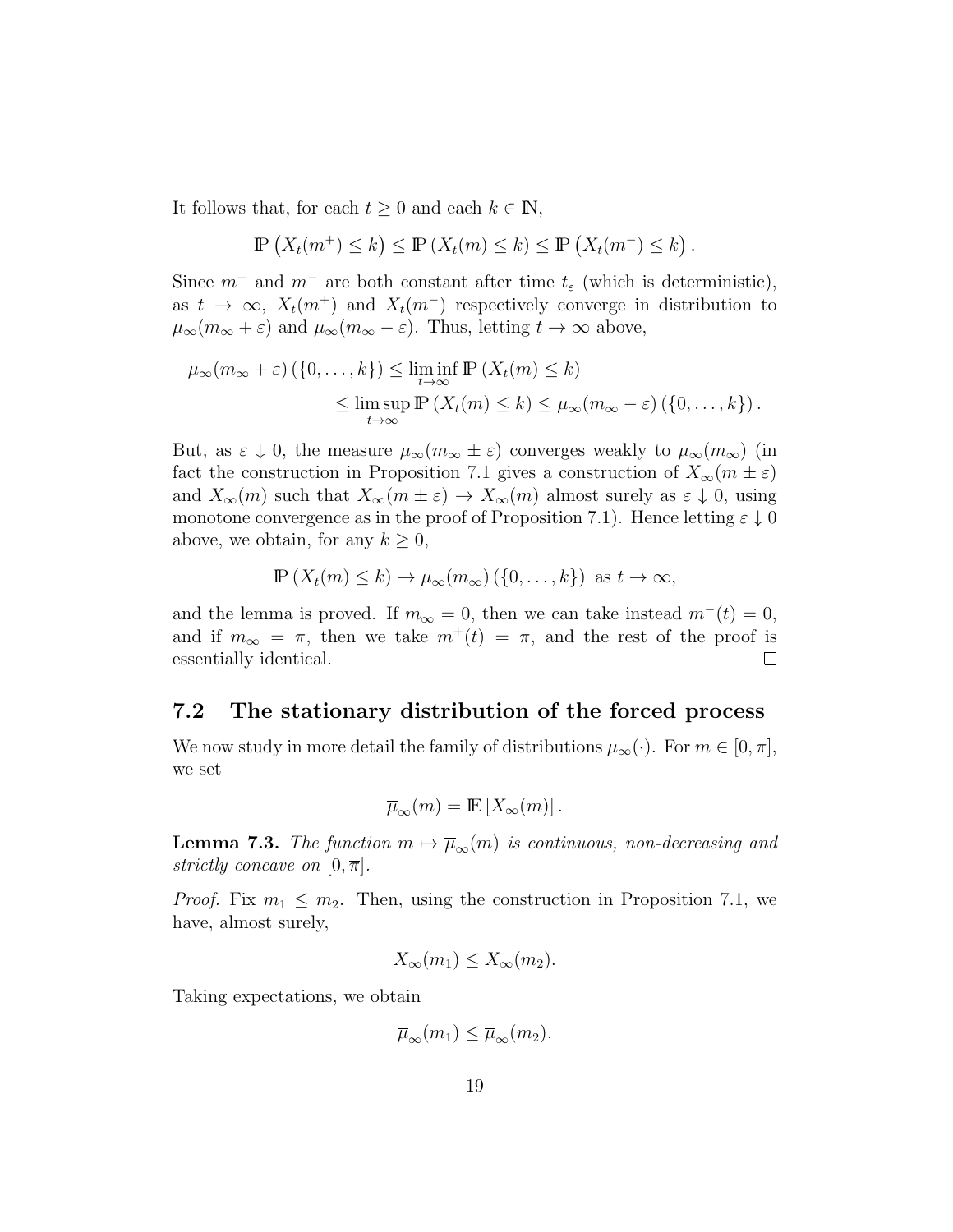Hence  $m \mapsto \overline{\mu}_{\infty}(m)$  is non-decreasing.

The continuity follows from Proposition 7.1 and the monotone convergence theorem.

To show that it is concave, we will construct two random variables  $X_{\infty}^{\delta}(m_1)$  and  $X_{\infty}^{\delta}(m_2)$  distributed according to  $\mu_{\infty}(m_1 + \delta)$  and  $\mu_{\infty}(m_2 + \delta)$ such that

$$
X_{\infty}^{\delta}(m_1) - X_{\infty}(m_1) \ge X_{\infty}^{\delta}(m_2) - X_{\infty}(m_2),
$$

almost surely. To do this, we will add the same set of global infections (with rate  $\lambda_G \delta \nu / \overline{\pi}$  to both processes.

Fix  $\delta > 0$  and let  $\Pi_G^{\delta}$  be an independent Poisson point process on  $\mathbb{R}_+ \times$ [1,  $\nu$ ] with intensity  $\delta \frac{\lambda_G}{\overline{\pi}}$  $\frac{\partial G}{\partial \pi} dt \otimes c(dk)$ . We then order the points in  $\Pi_G^{\delta}$  as above,

$$
\Pi_G^{\delta} = \{ (t_k^{\delta}, i_k^{\delta}) : k \ge 1, 0 > t_1^{\delta} > t_2^{\delta} > \ldots \},
$$

and we define  $I^{k,\delta}(t)$  for  $t \leq 0$  as above, using the same Poisson point processes of local infections and remission as before, i.e.  $\overleftarrow{\Pi}_{rec}$  and  $\overleftarrow{\Pi}_{L}$ . We then define

$$
X_{\infty}^{\delta}(m) = \left| \bigcup_{k \geq 1} \{I^k(0) : u_k \leq m\} \bigcup \bigcup_{k \geq 1} \{I^{k,\delta}(0) : k \geq 1\} \right|.
$$

From Proposition 7.1,  $X_{\infty}^{\delta}(m)$  is distributed according to  $\mu_{\infty}(m+\delta)$ . Furthermore,

$$
X_{\infty}^{\delta}(m) - X_{\infty}(m) = \left| \bigcup_{k \geq 1} \{ I^{k,\delta}(0), k \geq 1 \} \bigcap \left( \bigcup_{k \geq 1} \{ I^{k}(0) : u_k \leq m \} \right)^c \right|.
$$

Then, since  $m_1 \leq m_2$ , we have

$$
\bigcup_{k\geq 1}\{I^k(0):u_k\leq m_1\}\subset \bigcup_{k\geq 1}\{I^k(0):u_k\leq m_2\},\
$$

and we deduce that, almost surely,

$$
X_{\infty}^{\delta}(m_1) - X_{\infty}(m_1) \ge X_{\infty}^{\delta}(m_2) - X_{\infty}(m_2).
$$

Taking expectations, we obtain, for  $m_1 \leq m_2$ ,

$$
\overline{\mu}_{\infty}(m_1+\delta)-\overline{\mu}_{\infty}(m_1)\geq \overline{\mu}_{\infty}(m_2+\delta)-\overline{\mu}_{\infty}(m_2).
$$

This shows that  $m \mapsto \overline{\mu}_{\infty}(m)$  is concave. To show that it is strictly concave, it is sufficient to show that the above inequality is strict with positive probability for any  $\delta > 0$ , which is obvious from our construction. This concludes the proof of the lemma.  $\Box$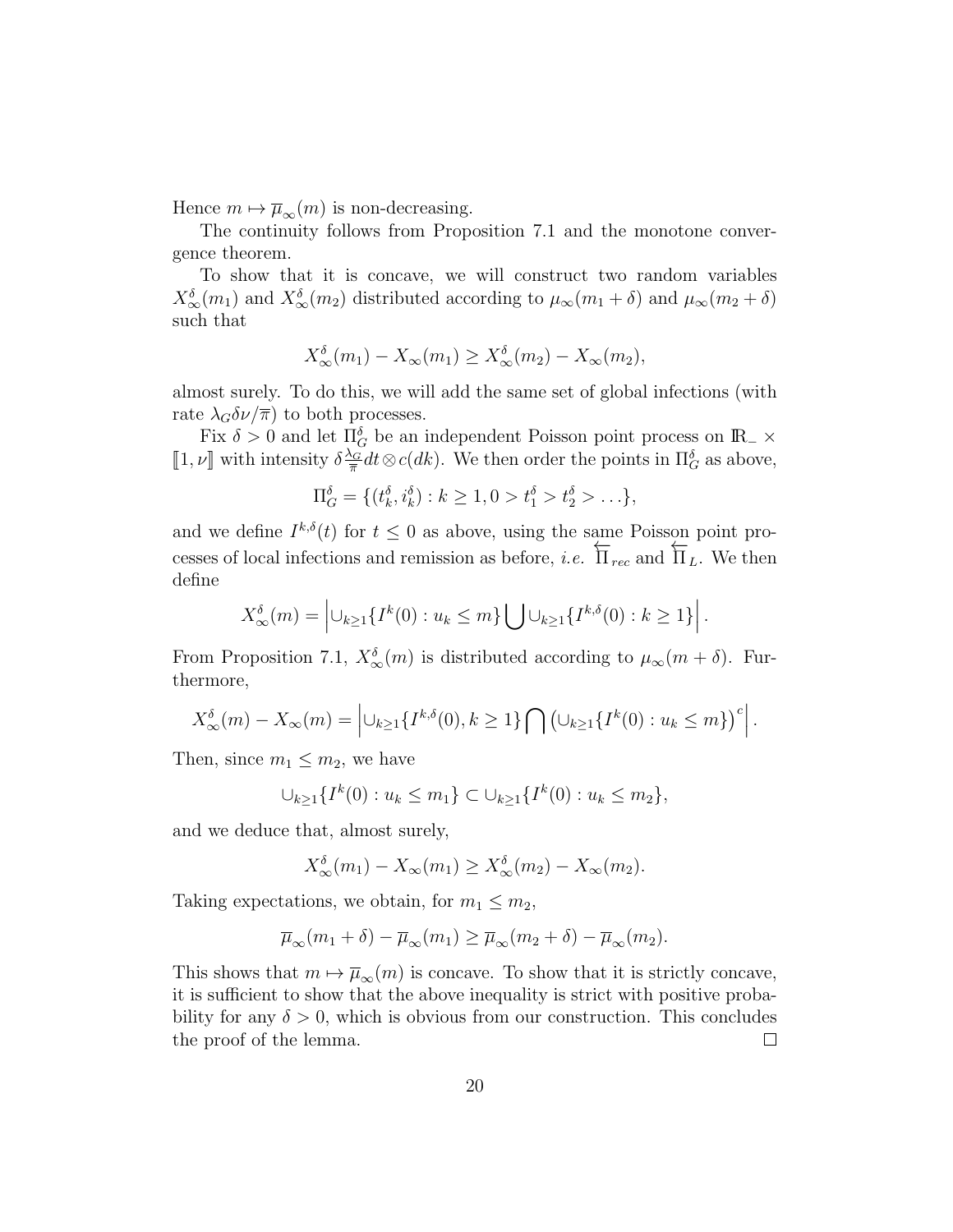### 7.3 The basic reproduction number  $R_0$

Since the non-linear process solves (9) with  $m(t) = \mathbb{E}[X_t(m)]$ , if it admits a stationary distribution, we expect that it should be of the form  $\mu_{\infty}(m)$  with m satisfying

$$
\overline{\mu}_{\infty}(m) = m.
$$

We note that  $m = 0$  is always a solution to (15), but, given Lemma 7.3, another solution may exist if

$$
\frac{d\overline{\mu}_{\infty}}{dm}(0) > 1.
$$

**Lemma 7.4.** Recall the definition of  $R_0$  in  $(6)$ , then

$$
\frac{d\overline{\mu}_{\infty}}{dm}(0) = R_0.
$$

Corollary 7.5. If  $R_0 \leq 1$ , then  $m = 0$  is the unique solution to (15). If  $R_0 > 1$ , then there exists a unique  $m_{\star} \in (0, \overline{\pi}]$  satisfying (15).

Proof. This is straightforward from Lemma 7.4 and Lemma 7.3 and the inequality  $X_{\infty}(m) \leq \nu$ .  $\Box$ 

Let us now prove Lemma 7.4.

*Proof of Lemma 7.4.* We prove this result by showing that both terms are equal to the expression given in (8). If we set

$$
\mu^{n,k}_{\infty}(m) = \mathbb{P}(\nu = n, X_{\infty}(m) = k),
$$

then the measure  $\mu_{\infty}(m)$  is characterized by

$$
\sum_{k=0}^{n} \mathcal{L}\phi(n,k,\overline{\pi},m)\mu_{\infty}^{n,k}(m) = 0.
$$

Choosing  $\phi(n, k) = 1_{\{k \leq \ell\}}$  for  $0 \leq \ell \leq n - 1$  yields

$$
\left(1 - \frac{\ell}{n}\right) \left[\lambda_L \ell + \lambda_G \frac{n}{\overline{\pi}} m\right] \mu_{\infty}^{n,\ell}(m) = \gamma(\ell+1) \mu_{\infty}^{n,\ell+1}(m).
$$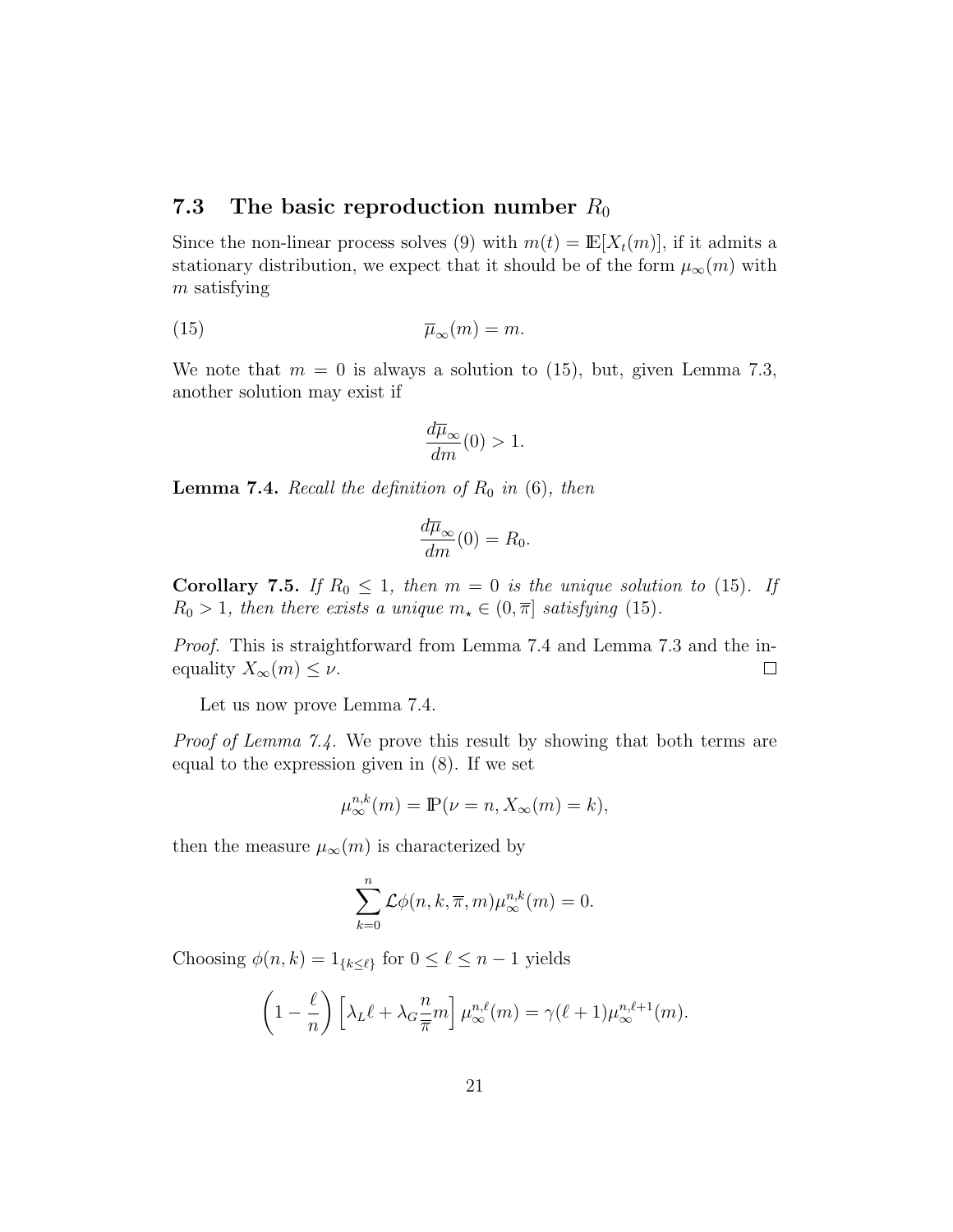This, together with the obvious condition  $\sum_{k=0}^{n} \mu_{\infty}^{n,k}(m) = \pi(n)$  (see (3)) leads to the following expression

$$
\mu_{\infty}^{n,\ell}(m) = \mu_{\infty}^{n,0}(m) \frac{1}{\gamma^{\ell}} \prod_{k=0}^{\ell-1} \left\{ \frac{1 - \frac{k}{n}}{k+1} \left( \lambda_L k + \lambda_G \frac{n}{\overline{\pi}} m \right) \right\}, \quad 1 \le \ell \le n,
$$
  

$$
\mu_{\infty}^{n,0}(m) = \pi(n) \left( 1 + \sum_{\ell=1}^n \frac{1}{\gamma^{\ell}} \prod_{k=0}^{\ell-1} \left\{ \frac{1 - \frac{k}{n}}{k+1} \left( \lambda_L k + \lambda_G \frac{n}{\overline{\pi}} m \right) \right\} \right)^{-1}.
$$

From this we deduce easily that

$$
\frac{d\overline{\mu}_{\infty}}{dm}(0) = \frac{\lambda_G}{\gamma} \sum_{n=1}^{\infty} \pi^+(n) \left(1 + \sum_{\ell=1}^{n-1} \left(\frac{\lambda_L}{\gamma}\right)^{\ell} \prod_{j=1}^{\ell} \left(1 - \frac{j}{n}\right)\right).
$$

We now turn to the quantity  $R_0$  defined in (6). Note that, by the definition of the process  $(I(t), t \geq 0)$  in  $(5)$ ,

(16) 
$$
\phi(\nu, I(t)) - \phi(\nu, I(0)) - \int_0^t \mathcal{L}\phi(\nu, I(s), \overline{\pi}, 0) ds
$$

is a martingale with respect to the natural filtration of  $\{(\nu, I(t)), t \geq 0\}.$ Thus if we find a function  $\phi$  such that  $\mathcal{L}\phi(n, x, \overline{x}, 0) = x$ , we will have

(17) 
$$
\mathbb{E}\left[\nu \int_0^T I(s)ds \middle| I(0) = 1\right] = \mathbb{E}[\nu\{\phi(\nu,0) - \phi(\nu,1)\}],
$$

where  $T = \inf\{t \geq 0 : I(t) = 0\}$  (to obtain this, take the expectation of (16) at time  $t \wedge T$  and let  $t \to \infty$ , using monotone convergence in the integral and dominated convergence in the other term). Setting  $\psi(n, x) =$  $\gamma(\phi(n, x-1) - \phi(n, x))$ ,  $\mathcal{L}\phi(n, x, \overline{\pi}, 0) = x$  translates into

$$
\begin{cases} \psi(n,x) = 1 + \frac{\lambda_L}{\gamma} \left( 1 - \frac{x}{n} \right) \psi(n, x + 1), \ 1 \le x \le n - 1, \\ \psi(n,n) = 1. \end{cases}
$$

We deduce from this that

$$
\psi(n,1) = \gamma(\phi(n,0) - \phi(n,1)) = 1 + \sum_{\ell=1}^{n-1} \left(\frac{\lambda_L}{\gamma}\right)^{\ell} \prod_{j=1}^{\ell} \left(1 - \frac{j}{n}\right).
$$

Together with (17), this proves the lemma.

 $\Box$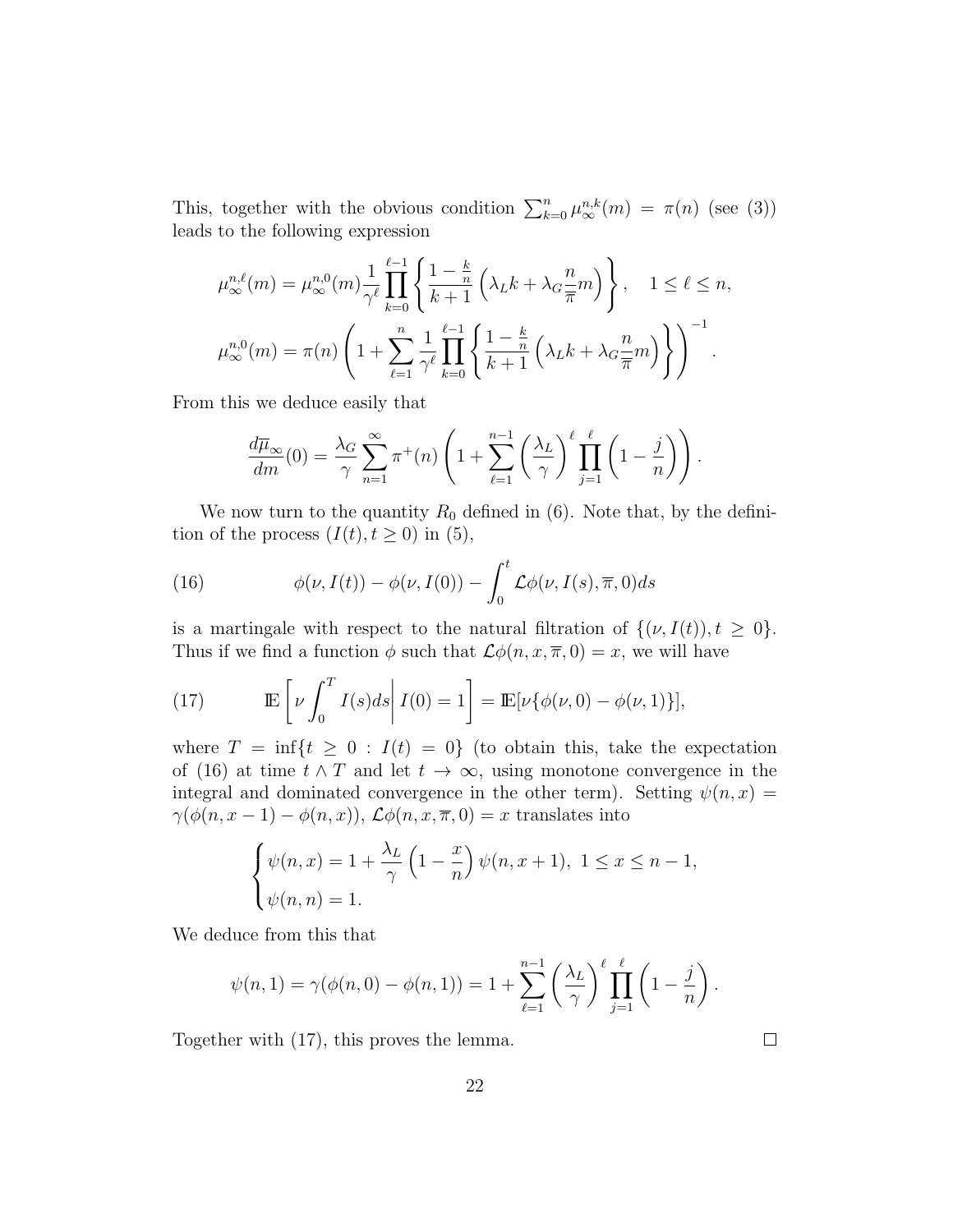Let us quickly mention another avenue for proving Lemma 7.4, which makes use of Proposition 7.1. For  $\varepsilon > 0$ , let us write

$$
\{k\geq 1: u_k\leq \varepsilon\}=\{1\leq k_1(\varepsilon)
$$

Then we write

$$
X_{\infty}(\varepsilon) = \left| I^{k_1(\varepsilon)}(0) \right| + \left| \cup_{j \geq 2} I^{k_j(\varepsilon)}(0) \cap I^{k_1(\varepsilon)}(0)^c \right|.
$$

Then, noting that  $-t_{k_1(\varepsilon)}$  is distributed as an exponential variable with parameter  $\lambda_G \nu \varepsilon / \overline{\pi}$ , it is possible to see that

$$
\mathbb{E}\left[\left|I^{k_1(\varepsilon)}(0)\right|\middle|\nu=n\right] = \varepsilon\lambda_G \frac{n}{\overline{\pi}} \int_0^\infty \mathbb{E}\left[\left|I^1(t_1+t)\right|\middle|\nu=n\right] dt + o(\varepsilon),
$$

and that

$$
\mathbb{E}\left[\left|\bigcup_{j\geq 2} I^{k_j(\varepsilon)}(0)\cap I^{k_1(\varepsilon)}(0)^c\right|\middle|\nu=n\right]=o(\varepsilon).
$$

We then finish by noting that  $I^1(t_1 + t)$  is distributed as  $I(t)$  conditionally on  $I(0) = 1$  and that

$$
\frac{d\overline{\mu}_{\infty}}{dm}(0) = \lim_{\varepsilon \downarrow 0} \frac{1}{\varepsilon} \mathbb{E}[X_{\infty}(\varepsilon)].
$$

## 7.4 Large-time behaviour of the non-linear Markov process

We now prove Theorem 3.3. We split the proof in two parts, first dealing with the case  $R_0 \leq 1$  and then with  $R_0 > 1$ .

*Proof of Theorem 3.3,*  $R_0 \leq 1$ . Let  $m_0^+(t) = \overline{\pi}$  and set, for  $k \geq 0$ ,

$$
m_{k+1}^{+}(t) = \overline{\mu}_{t}(m_{k}^{+}, \mu_{0}).
$$

Clearly  $\mathbb{E}[X(t)] \leq m_0^+(t)$  for all  $t \geq 0$ . Since  $(\mathbb{E}[X(t)], t \geq 0)$  is a fixed point of  $m(\cdot) \mapsto \overline{\mu}(m, \mu_0)$  and using Lemma 4.3, for every  $k \geq 0$ ,

(18) 
$$
0 \le \mathbb{E}[X(t)] \le m_k^+(t).
$$

Furthermore, by Lemma 7.2, for all  $k \geq 0$ ,

$$
\lim_{t \to \infty} m_k^+(t) = \overline{\mu}_{\infty}^{\circ k}(\overline{\pi}),
$$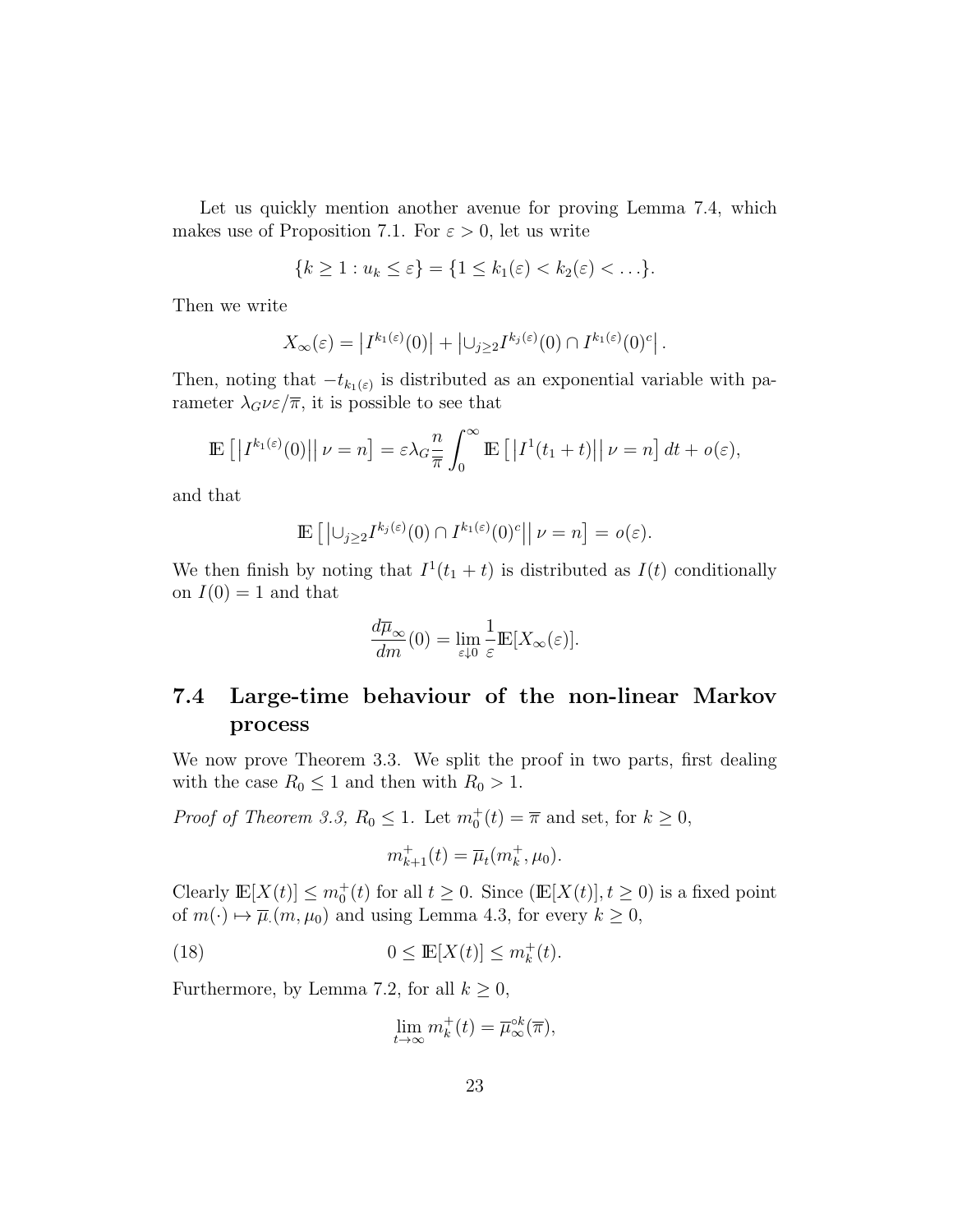where  $\overline{\mu}_{\infty}^{\circ k}(\cdot) = \overline{\mu}_{\infty}(\overline{\mu}_{\infty}(\ldots))$  is the k-th iterate of  $m \mapsto \overline{\mu}_{\infty}(m)$ . Letting  $t \to \infty$  in (18),

$$
0 \le \liminf_{t \to \infty} \mathbb{E}[X(t)] \le \limsup_{t \to \infty} \mathbb{E}[X(t)] \le \overline{\mu}_{\infty}^{\circ k}(\overline{\pi}).
$$

But, by Lemma 7.3 and Lemma 7.4, since  $R_0 \leq 1$ ,

$$
\overline{\mu}_{\infty}^{\circ k}(\overline{\pi}) \to 0 \text{ as } k \to \infty.
$$

As a result,

$$
\lim_{t \to \infty} \mathbb{E}[X(t)] = 0,
$$

and the result follows.

Before proving the result when  $R_0 > 1$ , we state the following lemma, whose proof we delay until Subsection 7.5.

**Lemma 7.6.** Suppose that  $R_0 > 1$  and that  $\mathbb{E}[X(0)] > 0$ , then

$$
\liminf_{t \to \infty} \mathbb{E}[X(t)] > 0.
$$

Let us now finish the proof of Theorem 3.3.

*Proof of Theorem 3.3,*  $R_0 > 1$ . The strategy of the proof is similar to the case  $R_0 \leq 1$ , but we now define two functions

$$
m_0^+(t) = \overline{\pi}, \qquad m_0^-(t) = \inf_{s \ge 0} \mathbb{E}[X(s)].
$$

Note that by Lemma 7.6,  $\lim_{t\to\infty} m_0(t) > 0$ . As before, we set, for  $k \ge 0$ ,

$$
m_{k+1}^+(t) = \overline{\mu}_t(m_k^+, \mu_0), \qquad m_{k+1}^-(t) = \overline{\mu}_t(m_k^-, \mu_0).
$$

By the same argument as before, since  $m_0^-(t) \leq \mathbb{E}[X(t)] \leq m_0^+(t)$ , we have, for every  $k \geq 0$ ,

$$
m_k^-(t) \leq \mathop{\mathrm{I\!E}}[X(t)] \leq m_k^+(t).
$$

Using Lemma 7.2 and letting  $t \to \infty$ , we obtain

(19) 
$$
\overline{\mu}_{\infty}^{\circ k}(\inf_{t\geq 0} \mathbb{E}[X(t)]) \leq \liminf_{t\to\infty} \mathbb{E}[X(t)] \leq \limsup_{t\to\infty} \mathbb{E}[X(t)] \leq \overline{\mu}_{\infty}^{\circ k}(\overline{\pi}).
$$

 $\Box$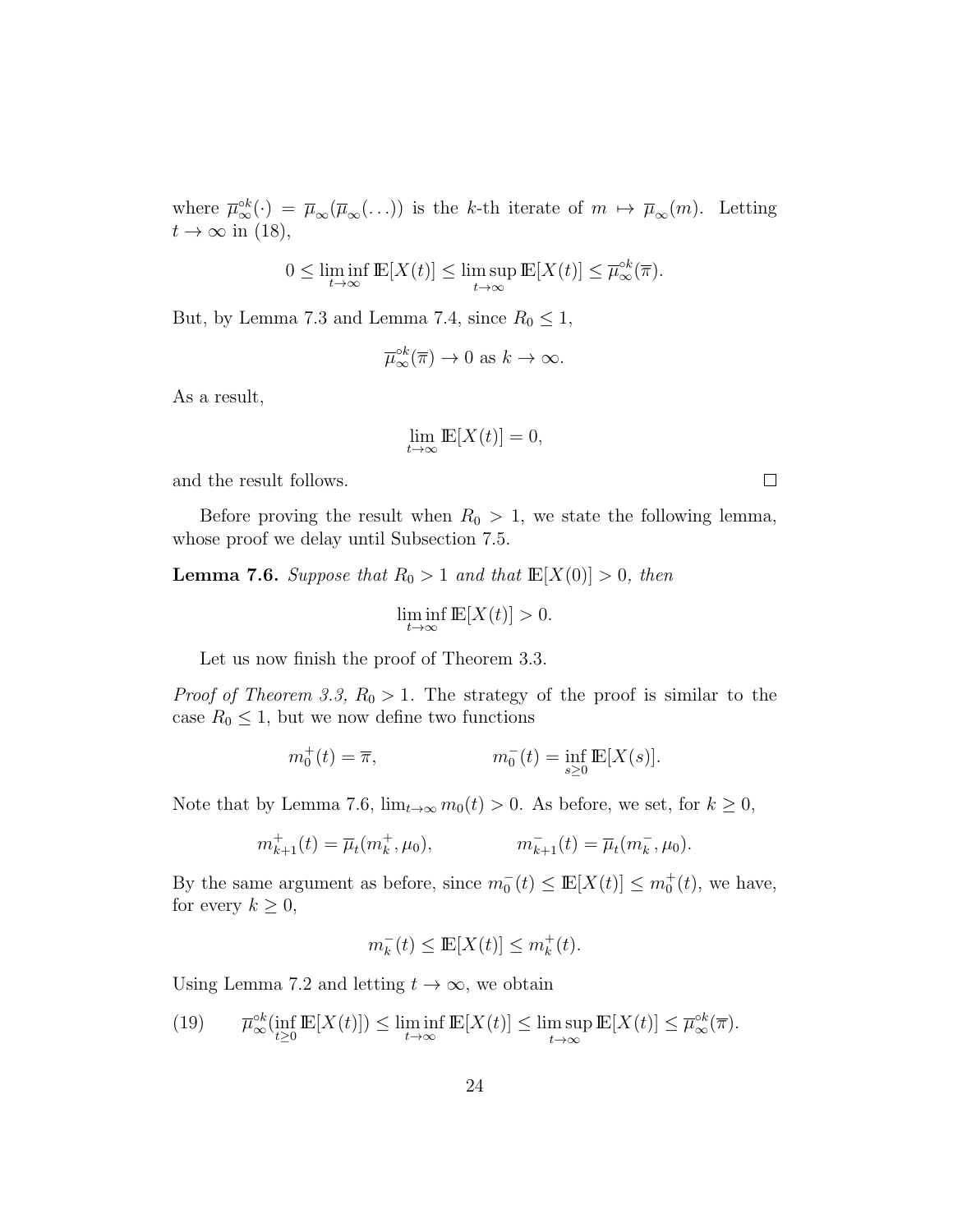But, by Lemma 7.3 and the fact that  $R_0 > 1$ , we have

$$
\lim_{k \to \infty} \overline{\mu}_{\infty}^{\circ k}(\inf_{t \ge 0} \mathbb{E}[X(t)]) = \lim_{k \to \infty} \overline{\mu}_{\infty}^{\circ k}(\overline{\pi}) = m_{\star},
$$

where  $m_{\star} \in (0, \overline{\pi}]$  is defined by Corollary 7.5 (also using Lemma 7.6 and the fact that  $\mathbb{E}[X(0)] > 0$ . Hence, letting  $k \to \infty$  in (19),

$$
\mathbb{E}[X(t)] \to m_{\star},
$$

as  $t \to \infty$ . Finally by Lemma 7.2, since the non-linear process is the forced process with  $m(t) = \mathbb{E}[X(t)],$ 

$$
(\nu, X(t)) \to \mu_{\infty}(m_{\star}),
$$

 $\Box$ 

in distribution as  $t \to \infty$ , and the theorem is proved.

Note that, without Lemma 7.6, we would not have been able to bound  $\mathbb{E}[X(t)]$  from below by anything useful, since  $\overline{\mu}_{\infty}(0) = 0$ .

#### 7.5 Branching process minoration

*Proof of Lemma 7.6.* Since  $R_0 > 1$ , we can choose  $p, q \in \mathbb{Q}$  such that  $0 <$  $q < p < 1$  and

$$
(1-p)R_0 > 1.
$$

Without loss of generality, we can assume that there exist  $N_0, N_1$  in IN such that  $p = 1/N_0$  and  $q = 1/N_1$ . For the rest of this proof, we restrict N to multiples of both  $N_0$  and  $N_1$ .

Let  $Z_t^N$  denote the process of infections between households:

$$
Z_t^N = \sum_{i=1}^N \mathbf{1}_{X_i^N \ge 1},
$$

where  $\{X_i^N(t), t \geq 0; 1 \leq i \leq N\}$  is the solution of the model (1).

We now define a continuous-time non-Markovian branching process of infections as follows. Start with  $Y_0^N = Nq$  infected households, each with a single infected individual, and whose sizes are chosen according to the sizebiased distribution  $\pi^+$ . If there are currently k infected households with  $x_1, \ldots, x_k$  infected individuals, at rate  $(1-p)\lambda_G \sum_{i=1}^k x_i$ , a new household,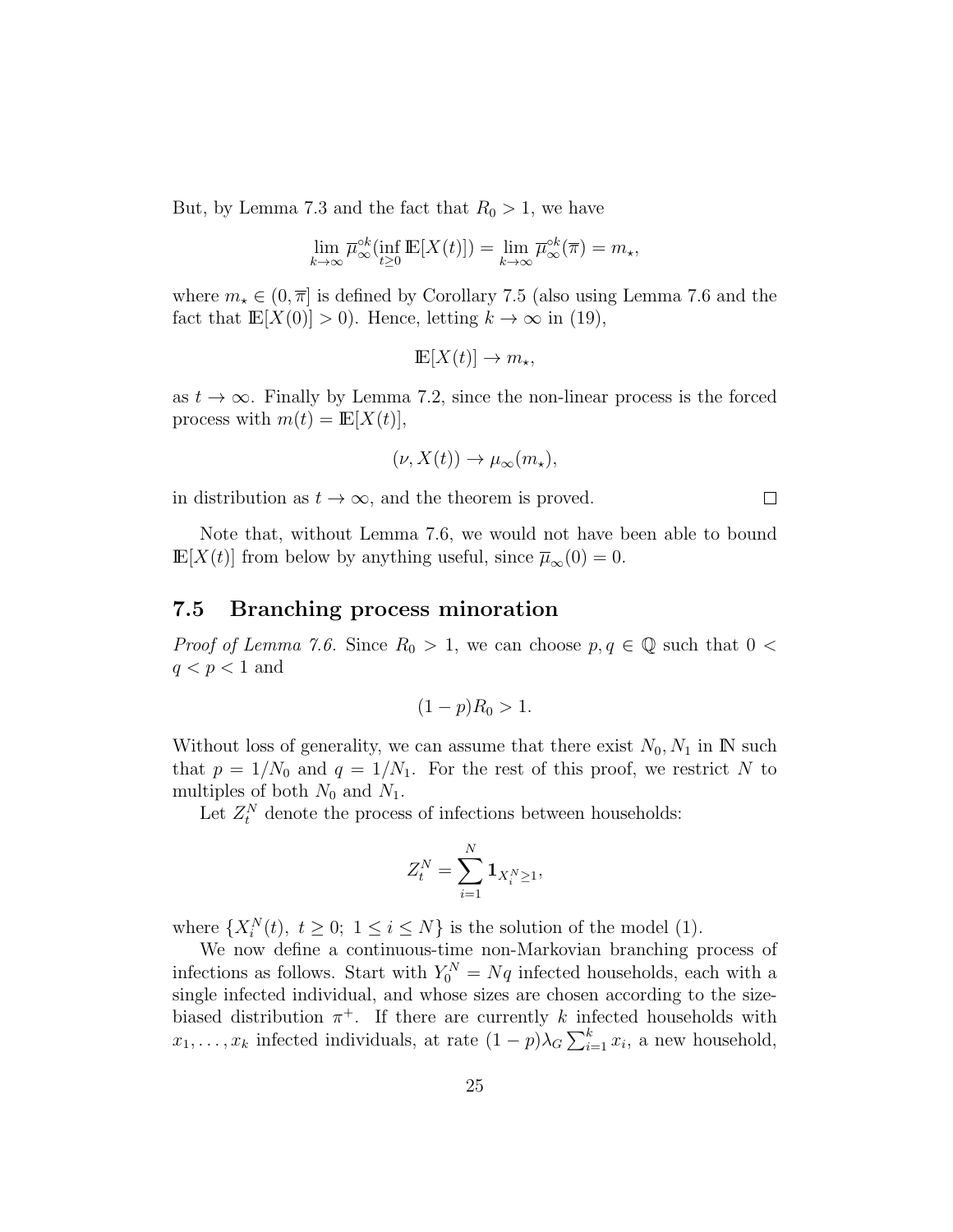whose size is chosen according to the size-biased distribution  $\pi^+$ , is added to the process with a single infected individual. Apart from this, each household undergoes a local epidemic with rates  $\lambda_L$  and  $\gamma$ , independently from the others. Then  $Y_t^N$  denotes the number of infected households at time  $t \geq 0$ .

The corresponding discrete time branching process is supercritical, since the expected number of "offspring" of each household is  $(1-p)R_0 > 1$ . Then from Lemma 2.1 in Doney [5], if  $r > 0$  denotes the real number such that

$$
\frac{\lambda_G}{\overline{\pi}}(1-p)\int_0^\infty e^{-rt} \mathbb{E}_1[\nu I(t)]dt=1,
$$

where  $(I(t), t \geq 0)$  is the process defined in (5) and  $\mathbb{E}_1$  means that we take the expectation under the initial condition  $I(0) = 1$ , then

(20) 
$$
\mathbb{E}[Y_t^N] \sim Na e^{rt} \text{ as } t \to \infty,
$$

where a is given by the formula

$$
a = q \frac{\int_0^\infty e^{-rt} L(t) dt}{\frac{\lambda_G}{\pi} (1-p) \int_0^\infty t e^{-rt} \mathbb{E}_1[\nu I(t)] dt},
$$

with  $L(t) = \mathbb{P}(\mathcal{I} > t)$  and  $\mathcal I$  denotes the duration of the infection of a local household epidemic starting with one infectious, where the size of the household is chosen according to the size-biased distribution  $\pi^+$ .

Suppose that  $Nq \leq Z_0^N$  and define

$$
T_{N,p} = \inf \left\{ t \ge 0 : \frac{\sum_{i=1}^{N} \mathbf{1}_{X_i^N(t) \ge 1}}{\sum_{i=1}^{N} \nu_i} > p \right\}.
$$

Then we claim that, on the interval  $[0, T_{N,p})$ ,  $Z_t^N$  stochastically dominates  $Y_t^N$  (*i.e.* we can defined  $(Y_t^N, t \ge 0)$  such that  $Y_t^N \le Z_t^N$  for  $t \in [0, T_{N,p})$ ). To see this, note that  $Y_0^N \leq Z_0^N$  and that, since each household in  $Y_t^N$ starts with a single infected individual, the number of infected individuals in each household is larger in  $Z_0^N$  than in  $Y_0^N$ . This stays true until the first time at which a new household is infected in either process, since the local infection parameters are the same in both processes, and in  $Z<sup>N</sup>$ , there are additional infections due to global infections between already infected households. Furthermore, in the process  $(Z_t^N, t \geq 0)$ , a new household is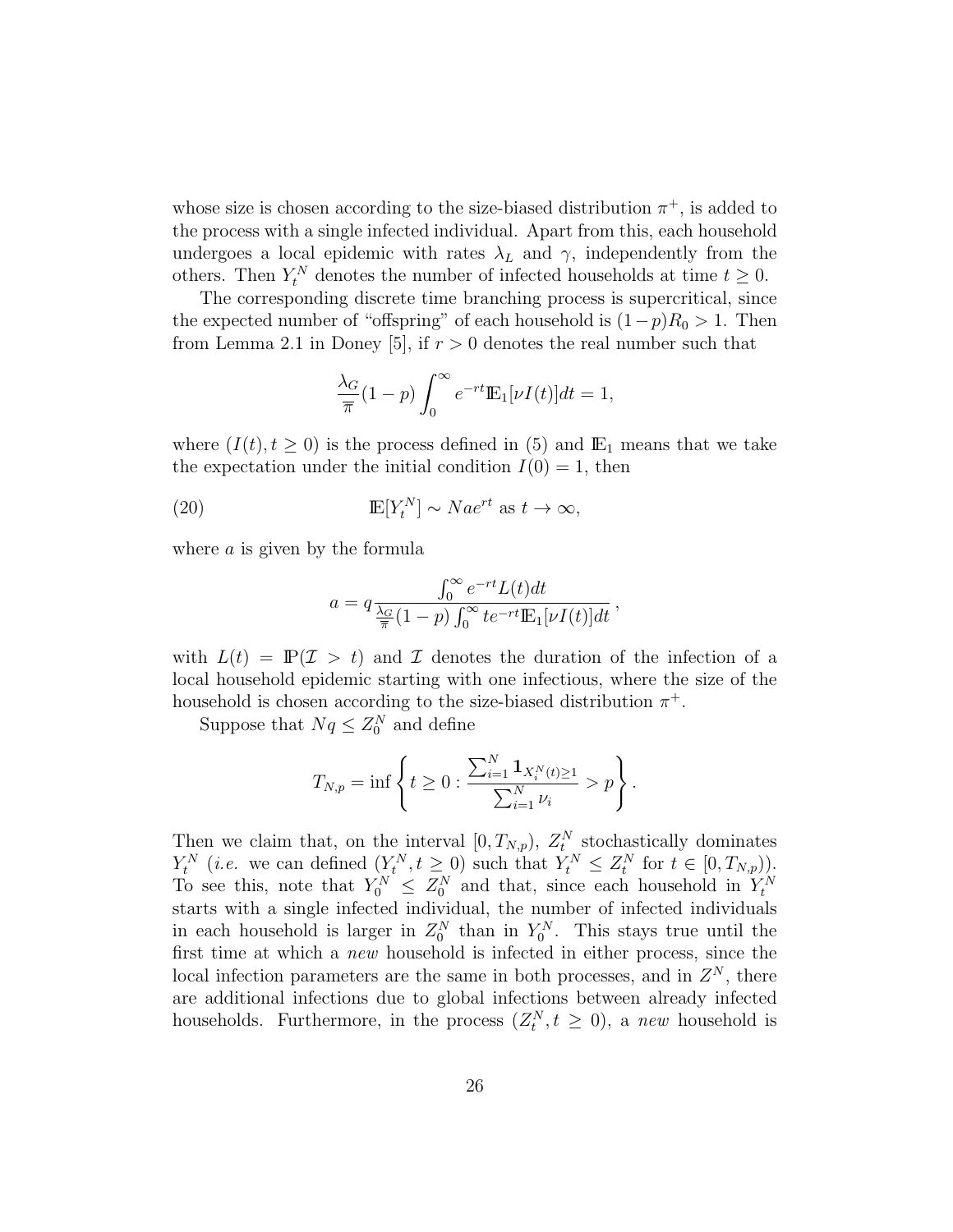infected at rate

$$
\lambda_G \frac{1}{N} \sum_{j=1}^N X_j^N(t) \sum_{i=1}^N \frac{\nu_i}{\overline{\nu}^N} \mathbf{1}_{X_i^N(t)=0} = \lambda_G \left( 1 - \frac{\sum_{i=1}^N \nu_i \mathbf{1}_{X_i^N(t)\geq 1}}{\sum_{i=1}^N \nu_i} \right) \sum_{j=1}^N X_j^N(t).
$$

and for  $t \in [0, T_{N,p})$ , this rate is larger than the rate at which a new household is infected in the process  $(Y_t^N, t \ge 0)$ . We can thus couple the two processes in such a way that

$$
Y_t^N \le Z_t^N, \quad \forall t \in [0, T_{N,p}),
$$

almost surely for all  $N\geq 1.$ 

Now, by Theorem 3.2, as  $N \to \infty$ , for any  $T > 0$ ,

(21) 
$$
\frac{Z_t^N}{N} \to p(t) := \mathbb{P}(X_t \ge 1),
$$

and

(22) 
$$
\frac{\sum_{i=1}^{N} \nu_{i} \mathbf{1}_{X_{i}^{N}(t) \geq 1}}{\sum_{i=1}^{N} \nu_{i}} \to \frac{1}{\pi} \mathbb{E}[\nu \mathbf{1}_{X(t) \geq 1}],
$$

uniformly on  $[0, T]$ , in probability. Furthermore, there exists a deterministic function  $f : \mathbb{R}_+ \to \mathbb{R}_+$  such that

$$
\frac{Y_t^N}{N} \to f(t),
$$

uniformly on  $[0, T]$  as  $N \to \infty$ , in probability. Furthermore, by (20),

(23) 
$$
f(t) \sim ae^{rt}
$$
 as  $t \to \infty$ .

For any  $p' < p$ , let

$$
T_{p'} = \inf \left\{ t \ge 0 : \frac{1}{\overline{\pi}} \mathbb{E}[\nu \mathbf{1}_{X(t) \ge 1}] > p' \right\}.
$$

By (22), choosing  $T > T_{p'}$ , for any  $t \leq T_{p'}$ ,  $t < \liminf_{N \to \infty} T_{N,p}$ , and consequently for N large enough,

$$
\frac{Z_t^N}{N} \ge \frac{Y_t^N}{N}, \ \forall t \le T_{p'}.
$$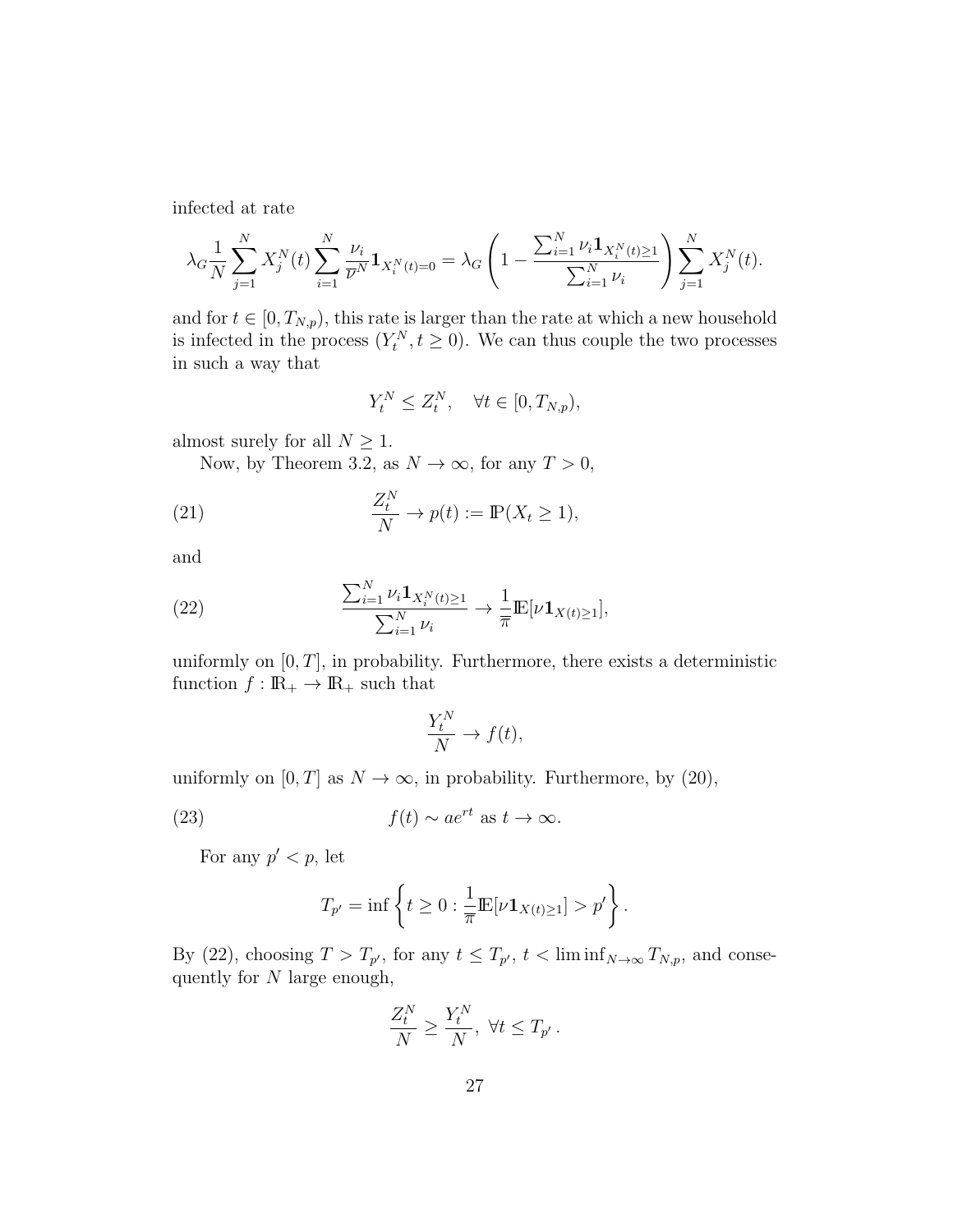Letting  $N \to \infty$ , we obtain

$$
p(t) \ge f(t), \ \forall t \le T_{p'}.
$$

Now define

$$
T_b^f = \inf\{t \ge 0 : f(t) > b\}.
$$

Then, if  $T_b^f < T_{p'}$ ,  $p(T_b^f)$  $\mathcal{F}_b^{f}$   $\geq b$ . If however  $T_{p'} \leq T_b^{f}$  $b<sub>b</sub><sup>t</sup>$ , then, by the Cauchy-Schwarz inequality,

$$
\mathbb{E}[\nu \mathbf{1}_{X(t)\geq 1}] \leq \sqrt{\mathbb{E}[\nu^2]} \sqrt{p(t)},
$$

and thus,

$$
p(T_{p'}) \ge (p')^2 \frac{\overline{\pi}}{\overline{\pi}^+}.
$$

As a consequence, if for some  $t \geq 0$ ,  $p(t) = q$ , then  $p(t + s)$  reaches  $b \wedge$  $(p')^2 \overline{\pi}/\overline{\pi}^+$  for some  $s \leq T_b^f$  $b<sup>J</sup>$ . Moreover, by (23), f is uniformly bounded away from 0. This proves the Lemma.  $\Box$ 

## Acknowledgement

The authors wish to thank Frank Ball for pointing out to them that their first version of this work was not consistent with the classical household models studied in the literature.

## References

- [1] F. Ball, D. Mollison, G. Scalia–Tomba, Epidemics with two level of mixing, The Annals of Applied Probability 7, 46–89, 1997.
- [2] F. Ball, D. Sirl, Stochastic SIR epidemics in structured populations, in Stochastic Epidemic Models with Inference, T. Britton and E. Pardoux eds., Springer, to appear.
- [3] M. S. Bartlett, Measles periodicity and community size. J. Roy. Statist. Soc. Ser. A 120 48–70, 1957.